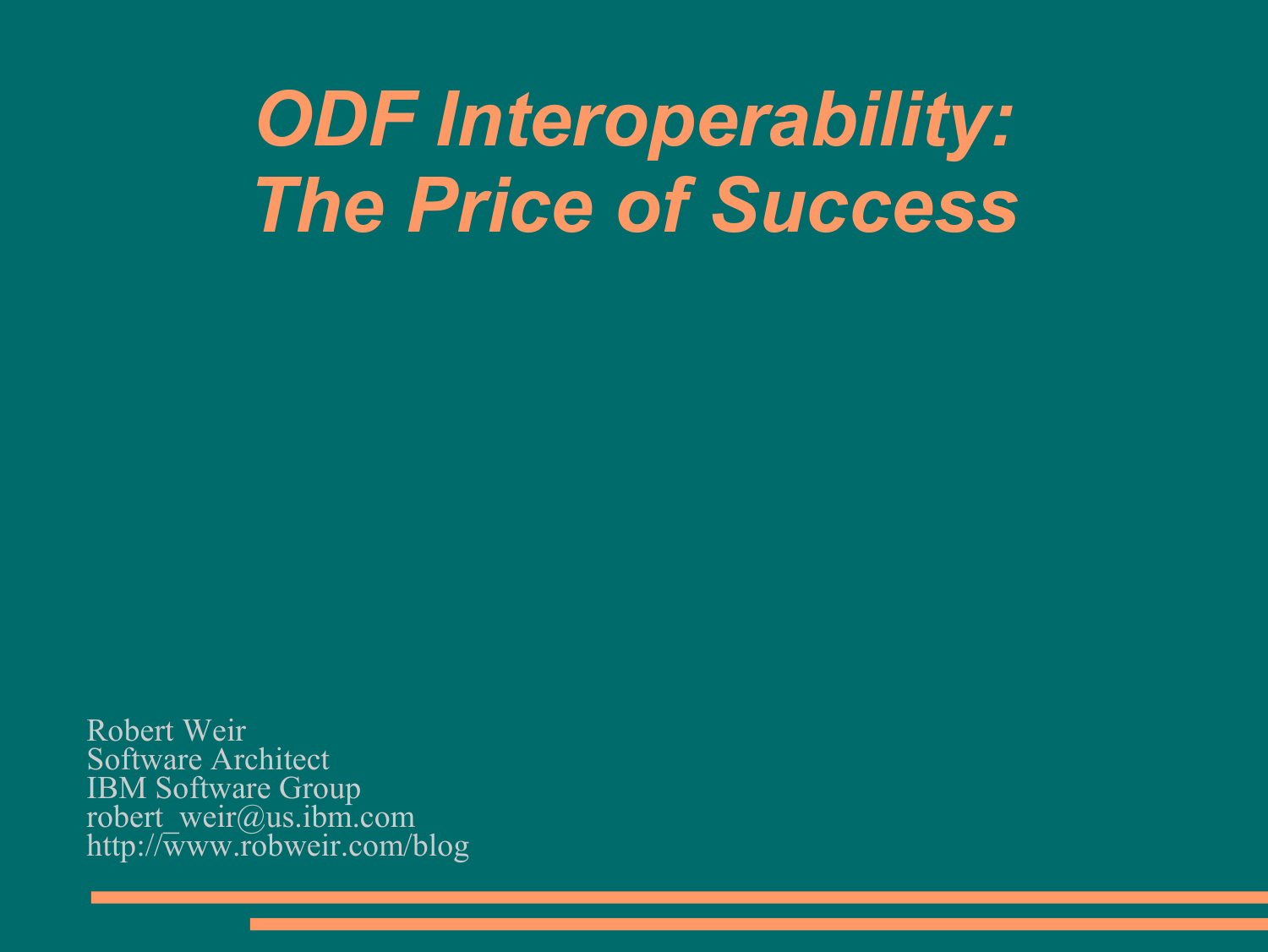# *What is Interoperability?*

"Interoperability means the ability of information and communication technology (ICT) systems and of the business processes they support to exchange data and to enable the sharing of information and knowledge."

IDABC's "European Interoperability Framework" http://ec.europa.eu/idabc/servlets/Doc?id=19529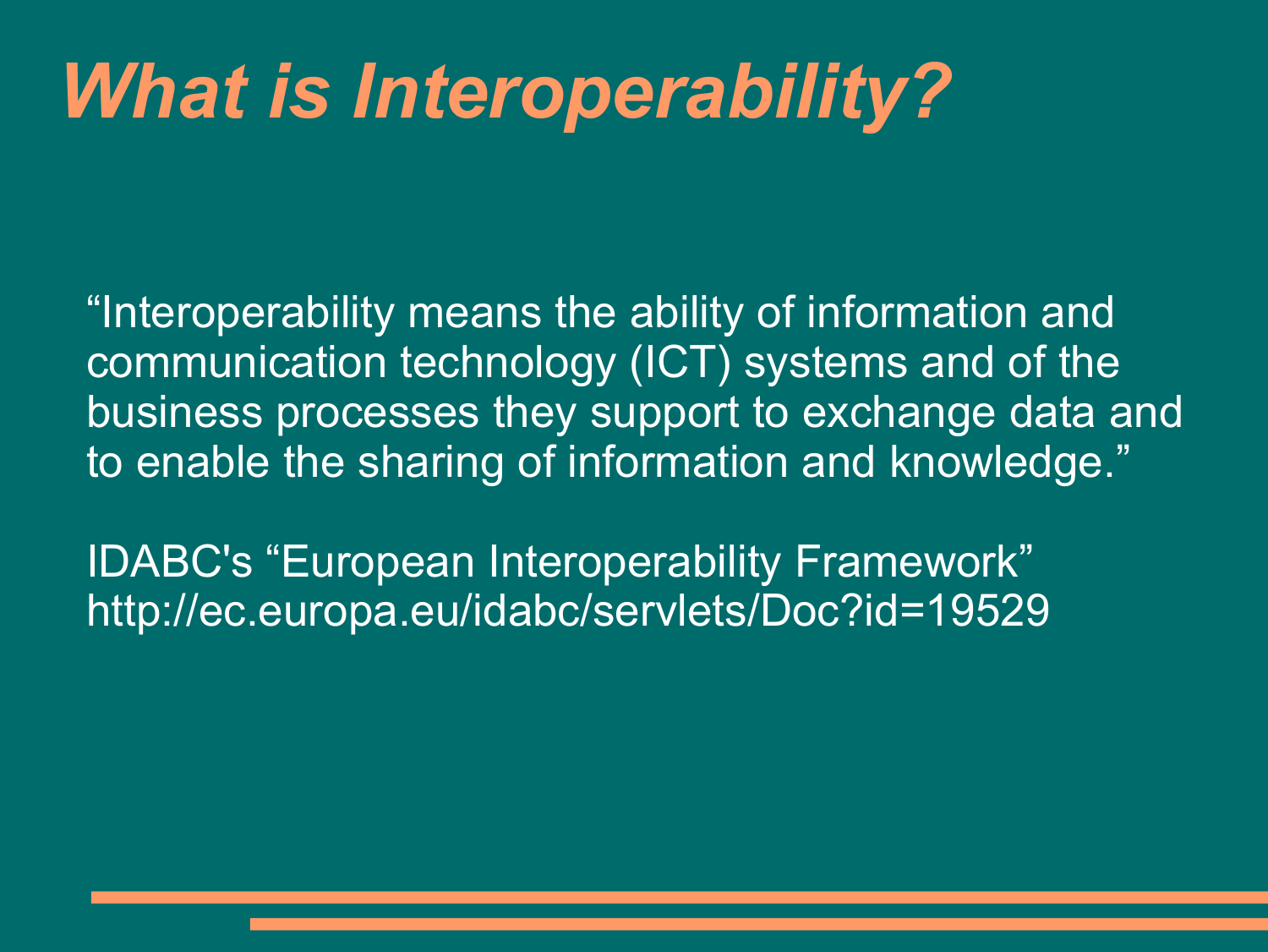# *Legos – the intuitive example*



### Interoperable since 1958.

### 0.002mm tolerances.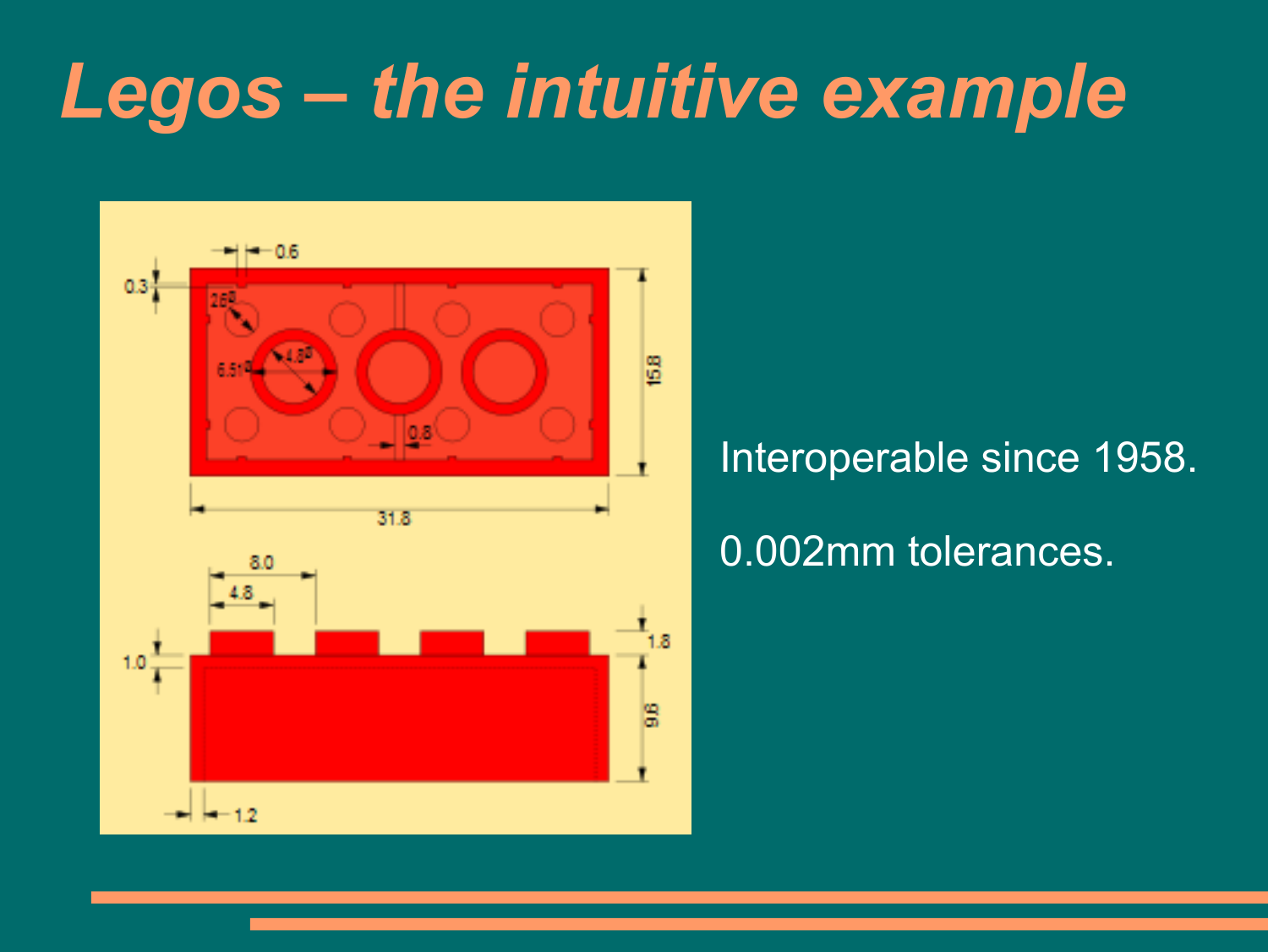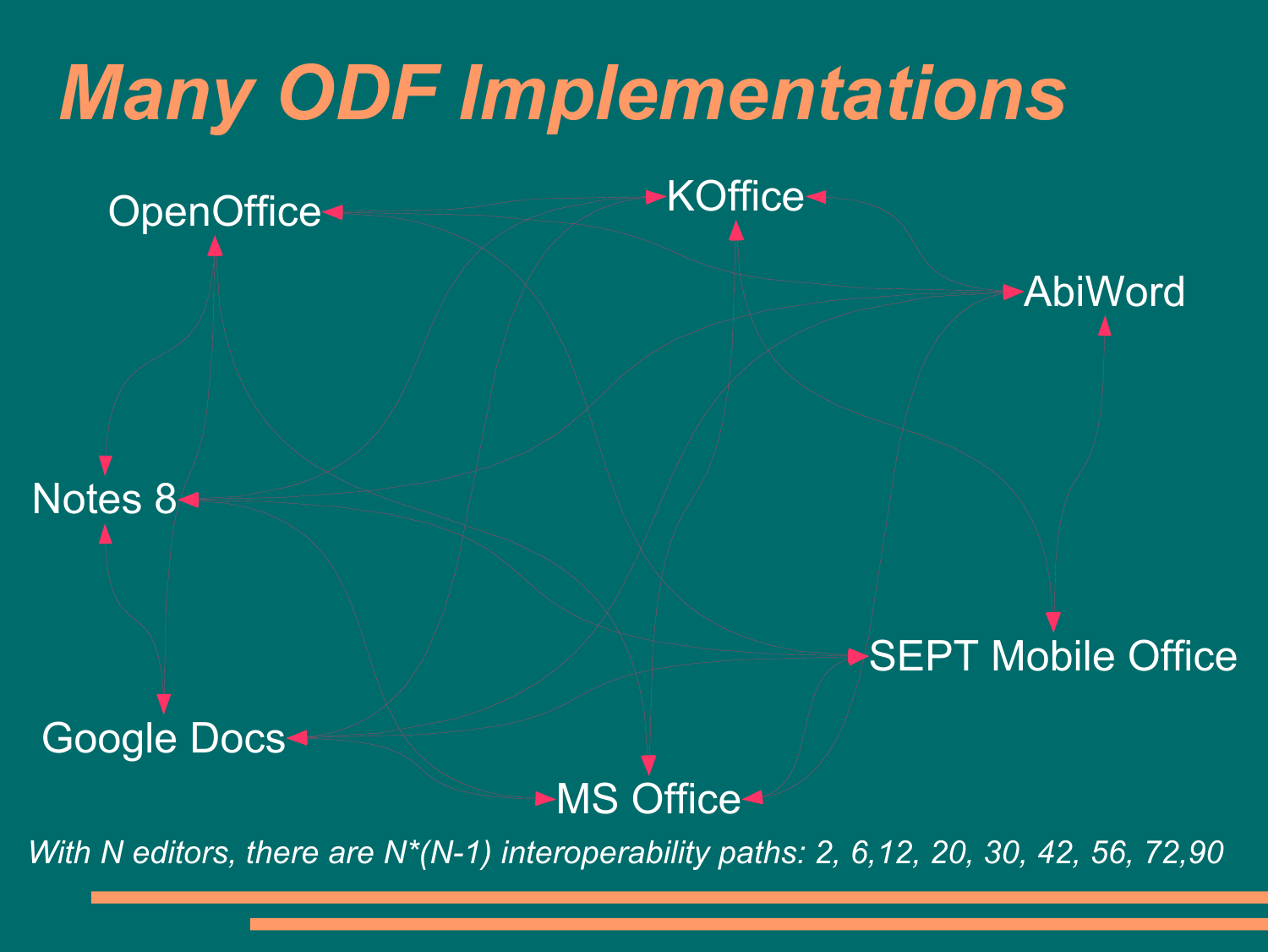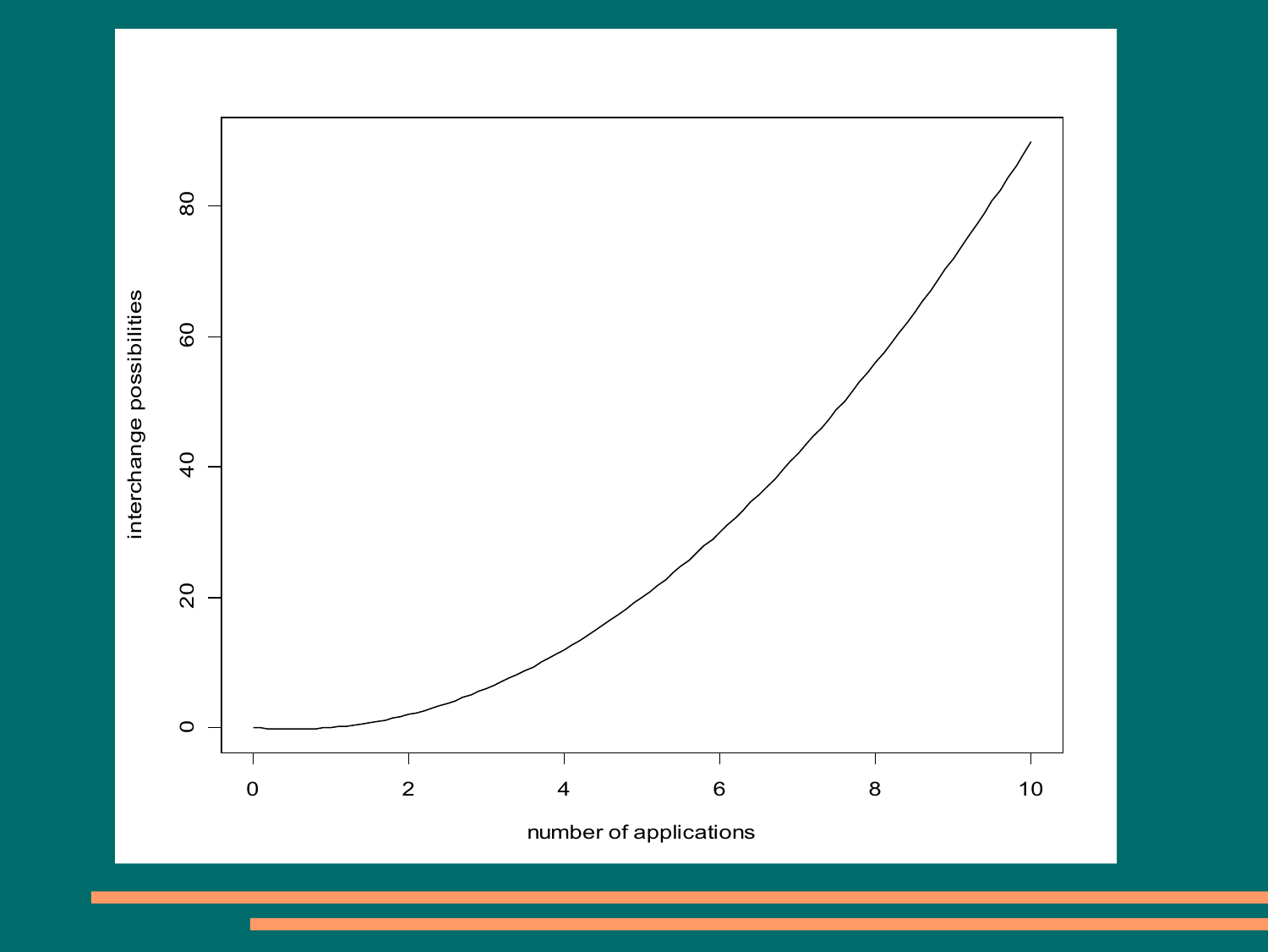## *And don't forget the non-editors*





A single document can easily be touched by a dozen different applications from different vendors during its lifetime.

The ultimate destination of your document is unknown to you and likely unknowable.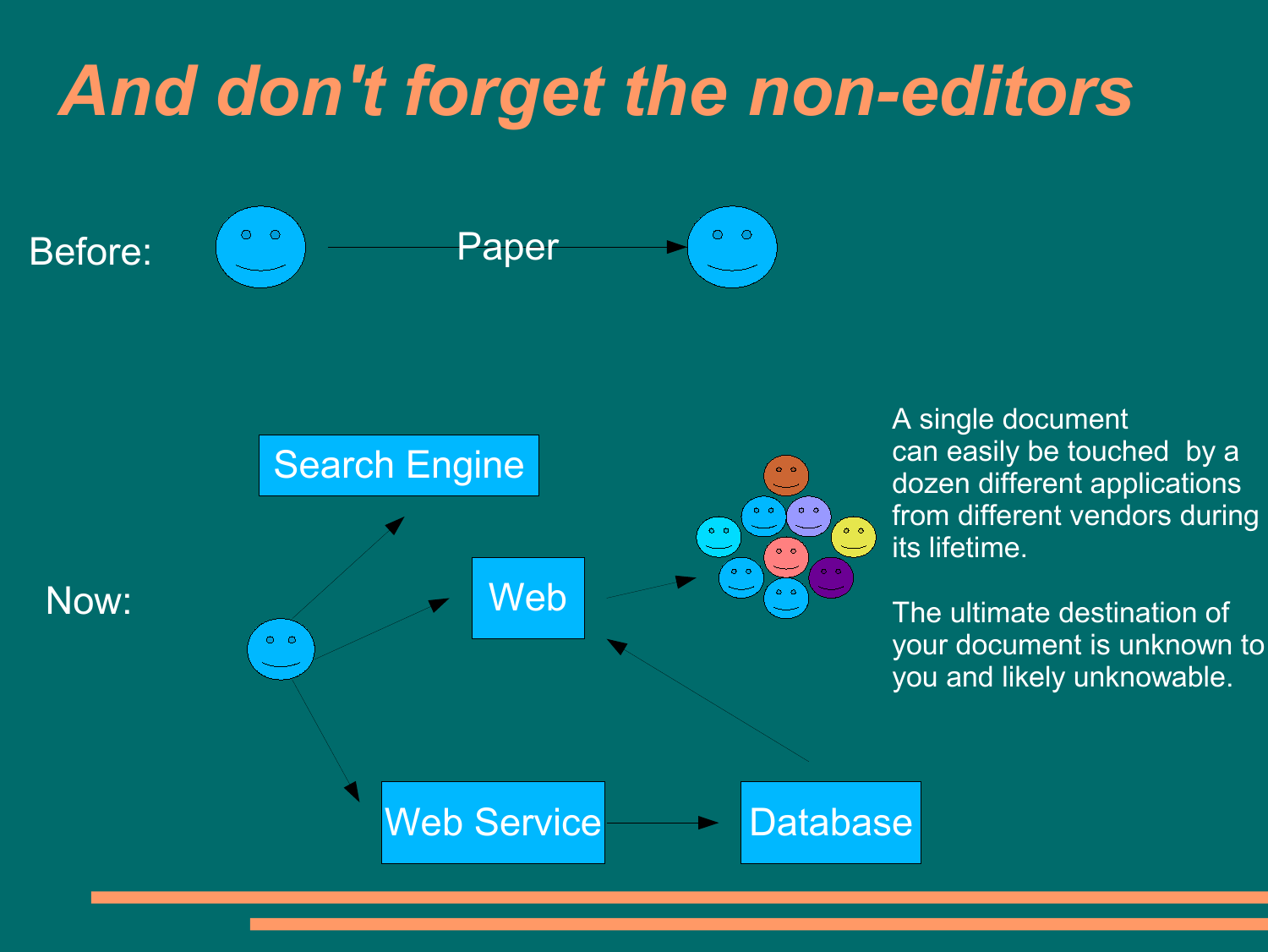# *The Interoperability Tax*



Losses may be:

●**Fidelity** ●Data ●Performance ●User frustration **•Reputation •Opportunity** 

= processing step with loss caused by poor interoperability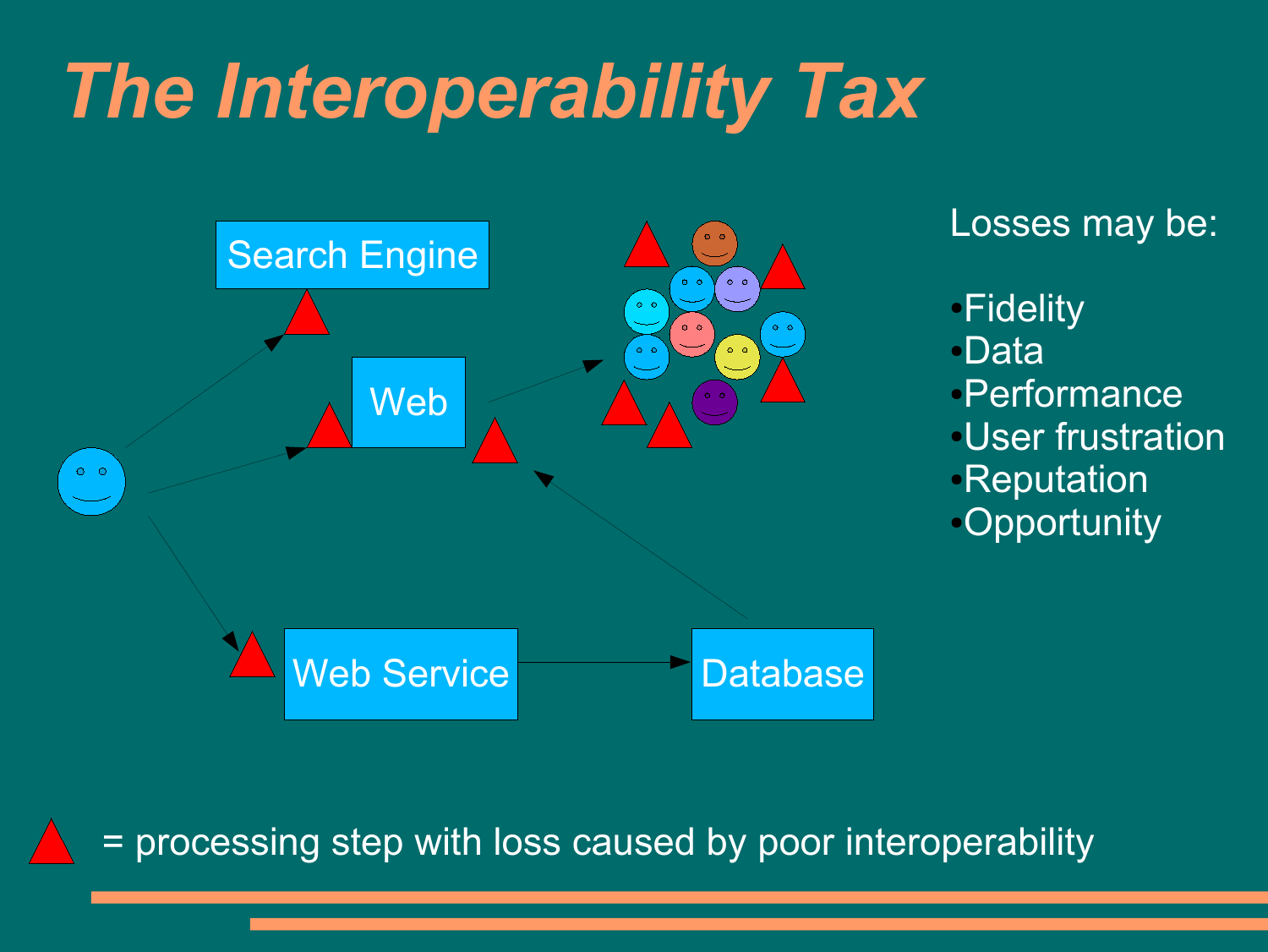

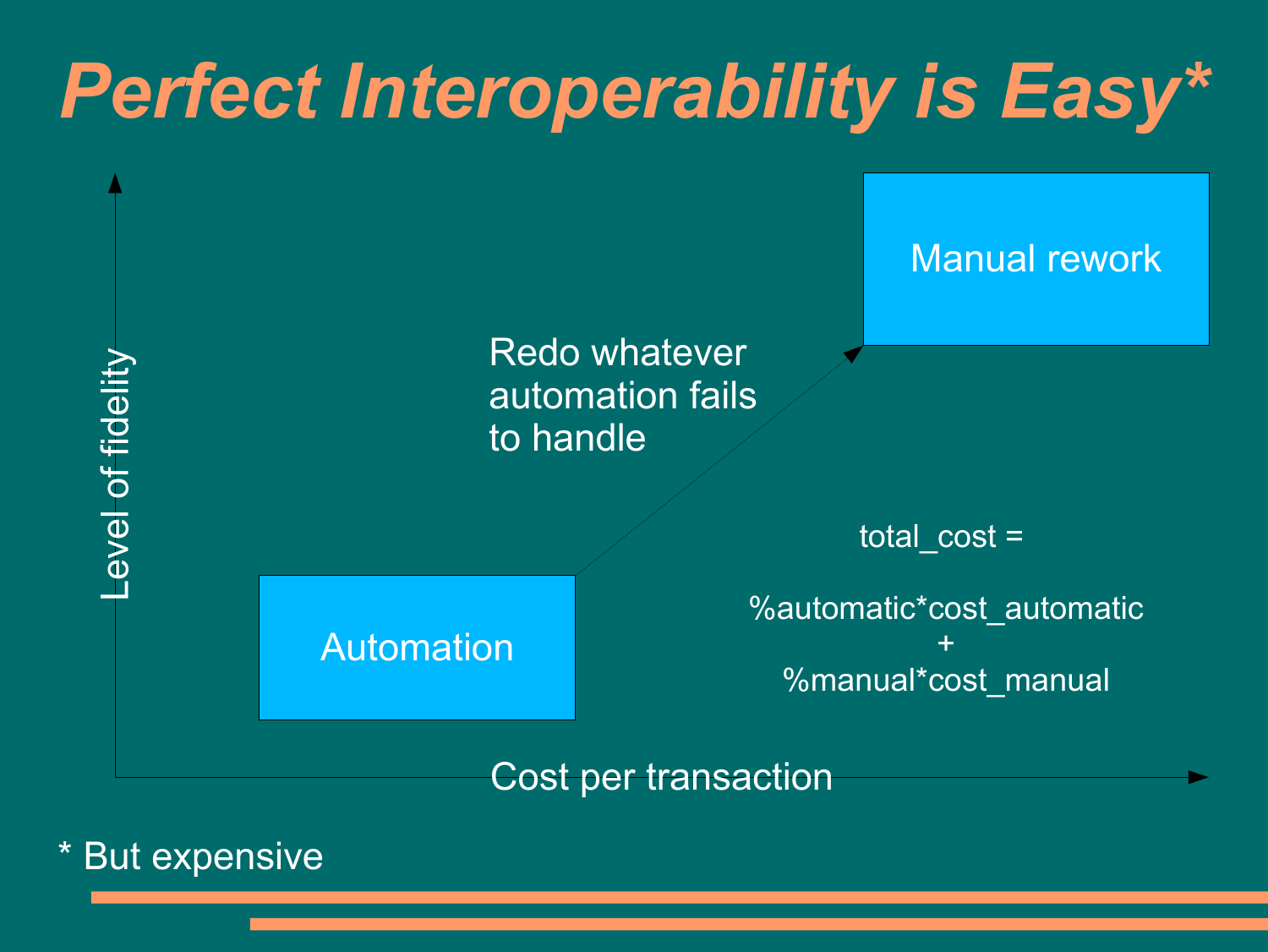# *The Goal*



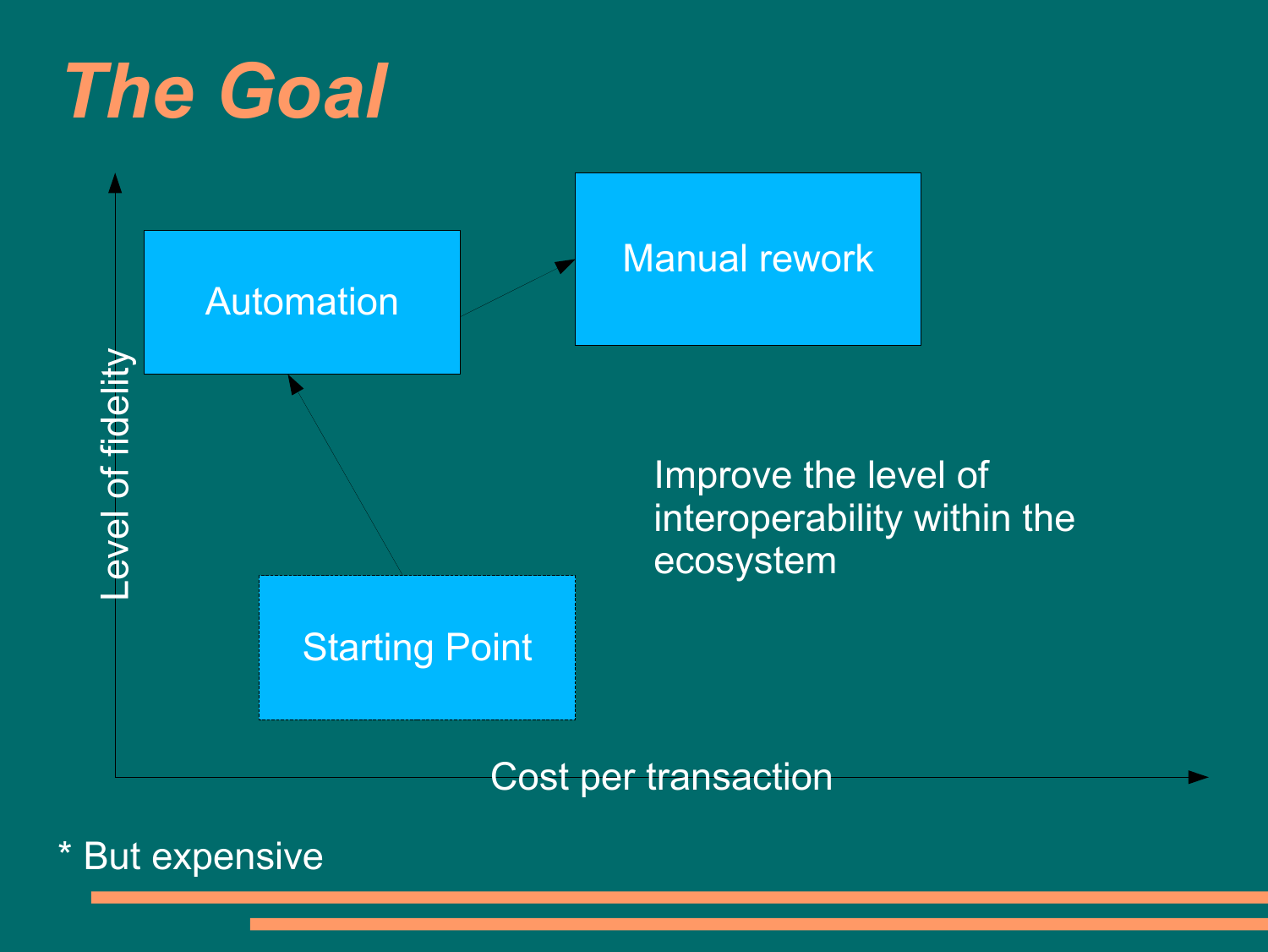# *A range of available editors*

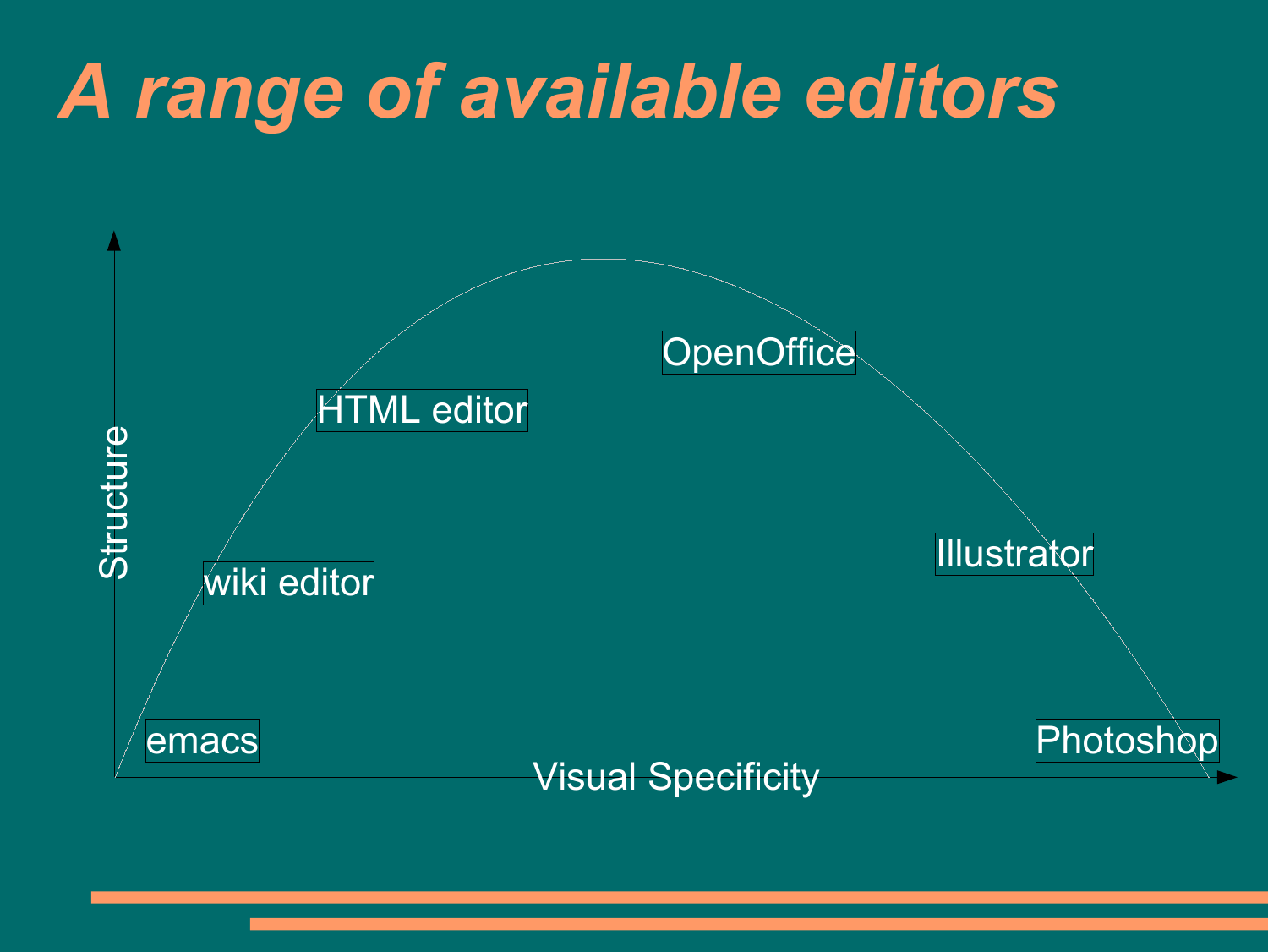# *And a range of formats*

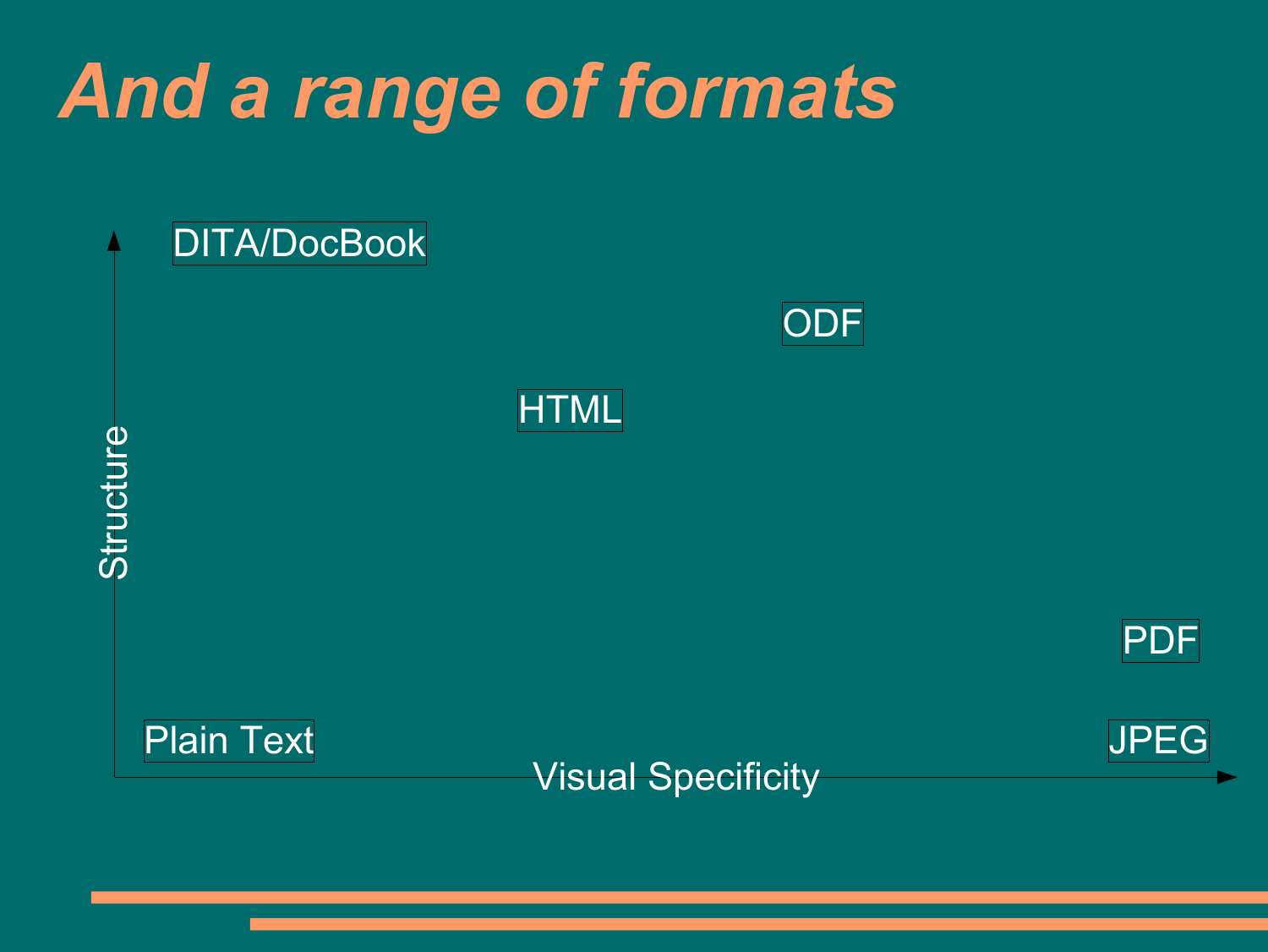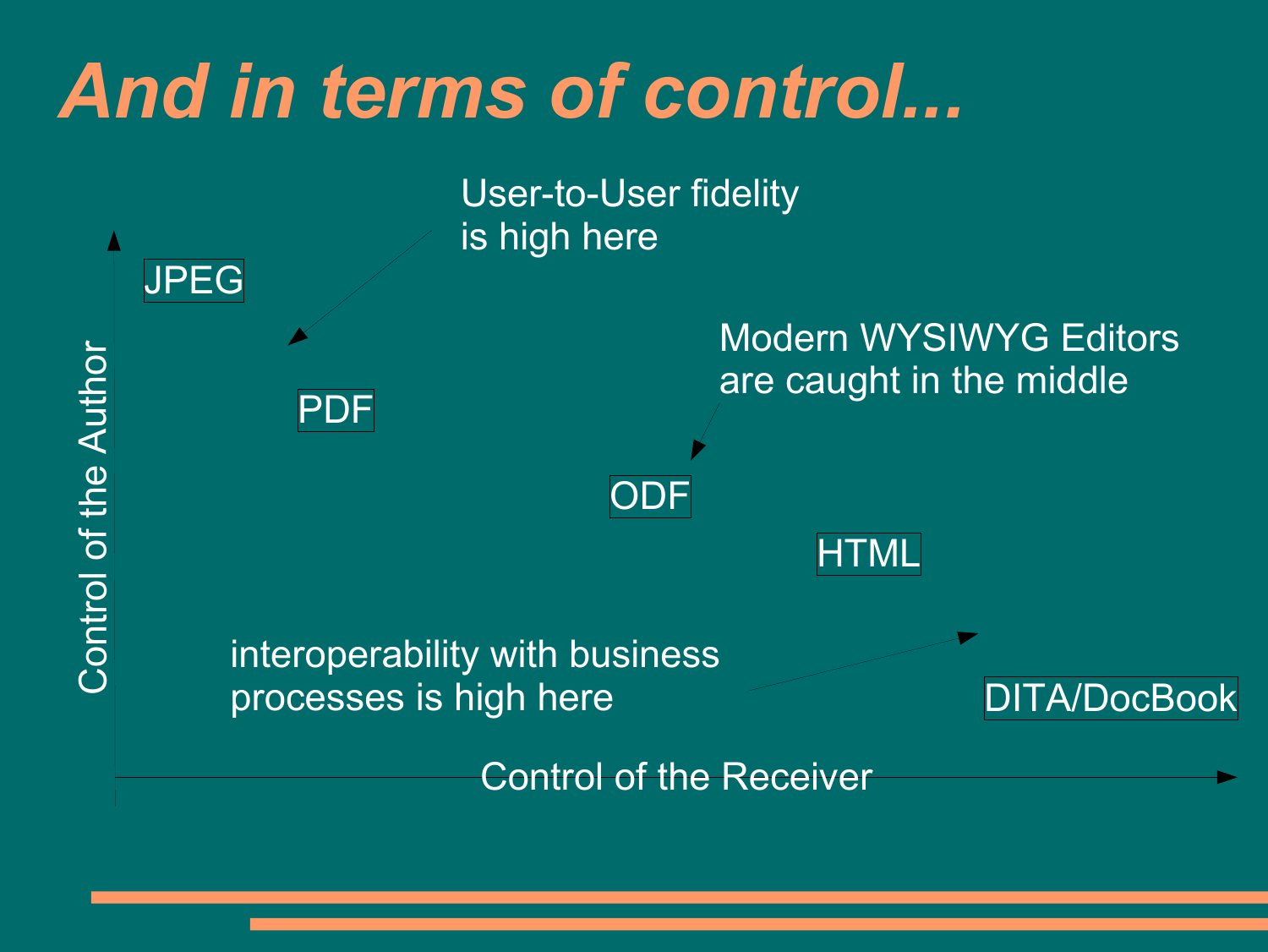# *So what do you emphasize?*

- Modern word processor has evolved into a multiparadigm tool that supports different styles of use: – Highly structured data oriented use – Ad-hoc, visually-oriented layout
- Users have expectations that OpenOffice is suited for both uses. Until the last person who ever used a typewriter is dead, this will continue.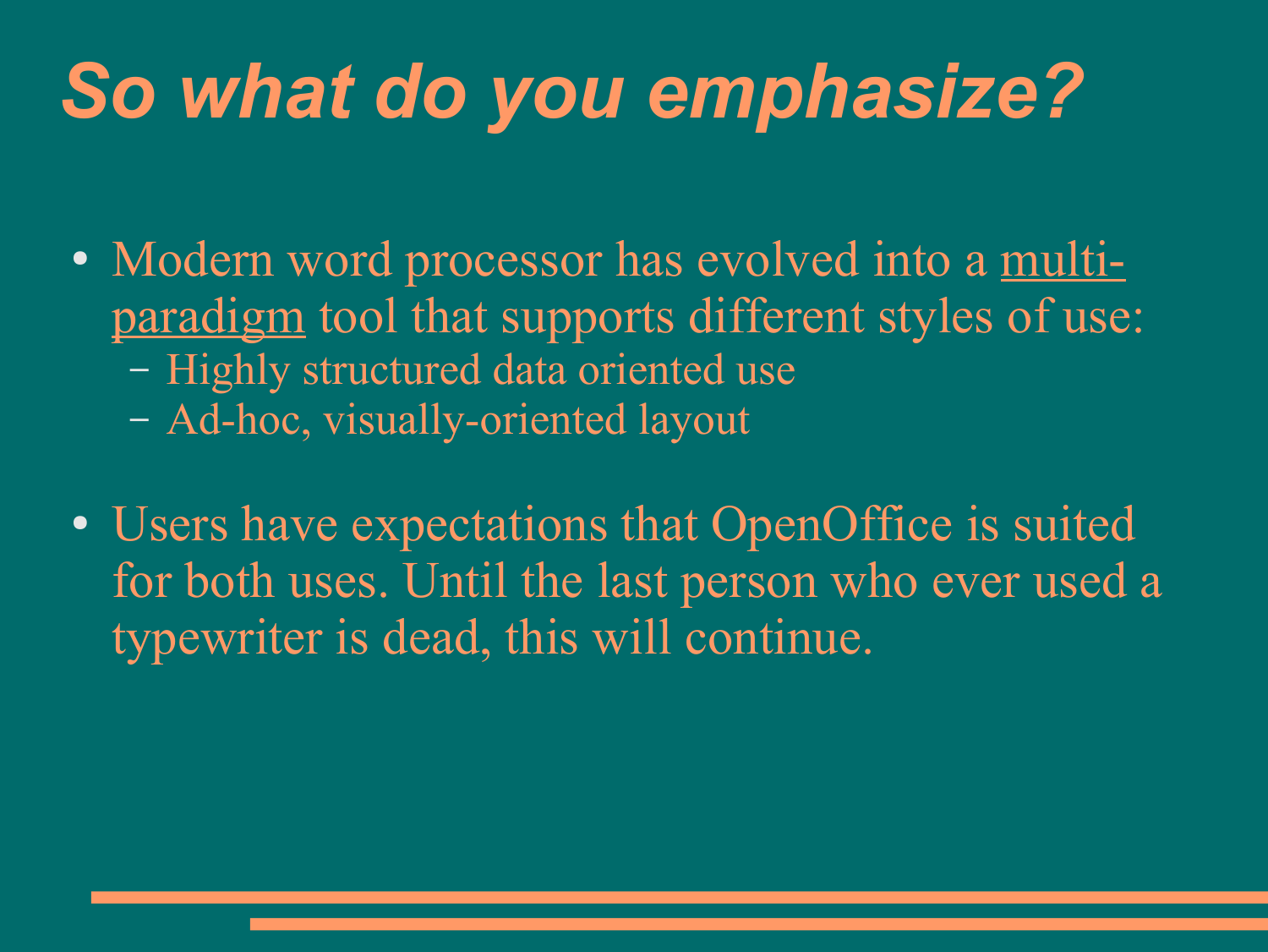# *Traditional Trade-offs*

1.Visual Richness of authoring environment 2.Power 3.Ability to say anything 4.Pixel Perfection 5.High Fidelity

1.Accessibility 2.Universality 3.Ability of everyone to understand 4.Structure 5.Semantic richness

Not a Law of Nature, but a tendency. The glory goes to those who can solve both problems at once.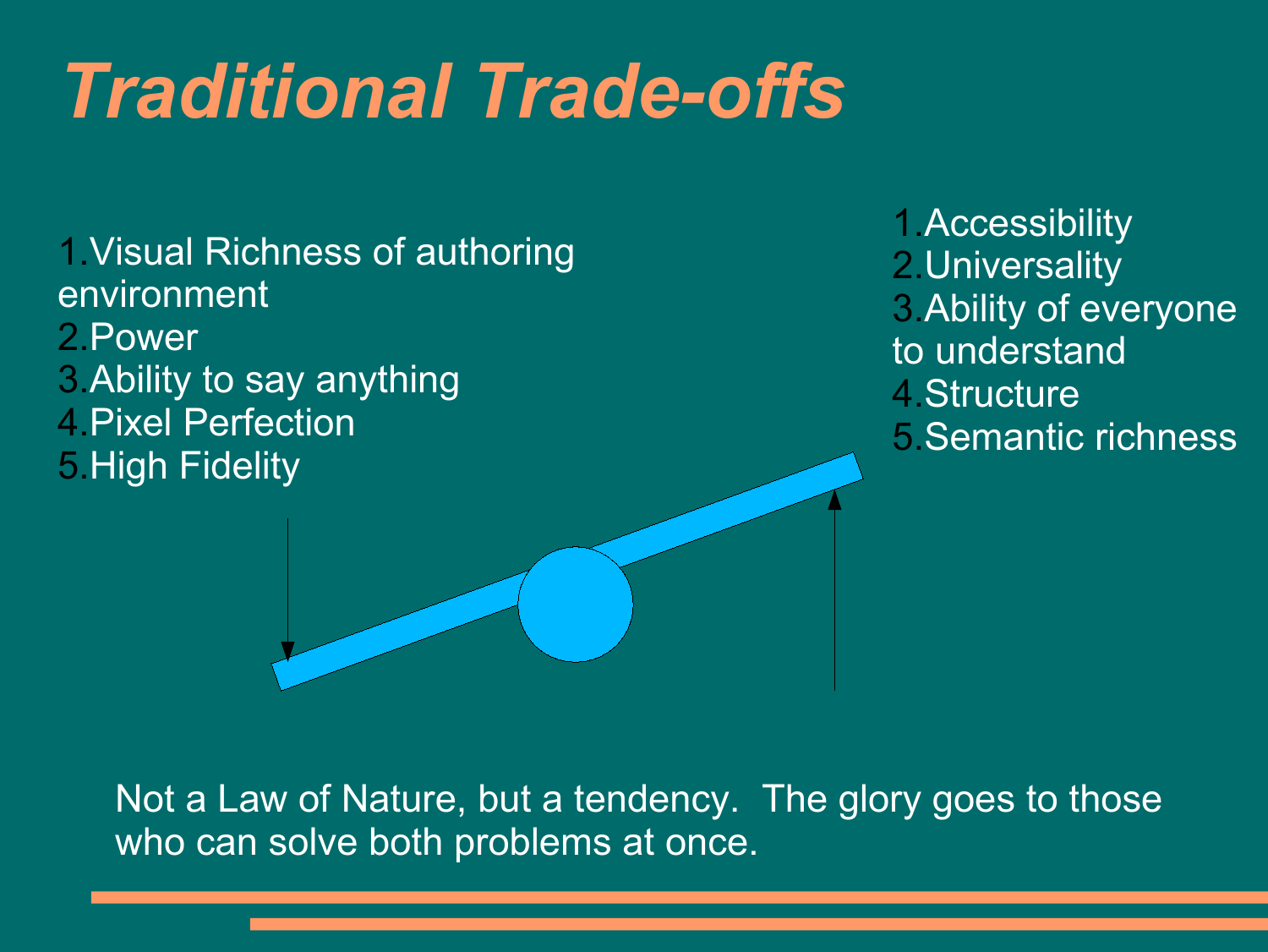# *A Good Design Principle*

Vigorous writing is concise. A sentence should contain no unnecessary words, a paragraph no unnecessary sentences, for the same reason that a drawing should have no unnecessary lines and a machine no unnecessary parts. This requires not that the writer make all his sentences short, or that he avoid all detail and treat his subjects only in outline, but that every word tell.

--William Strunk Jr. in *The Elements of Style*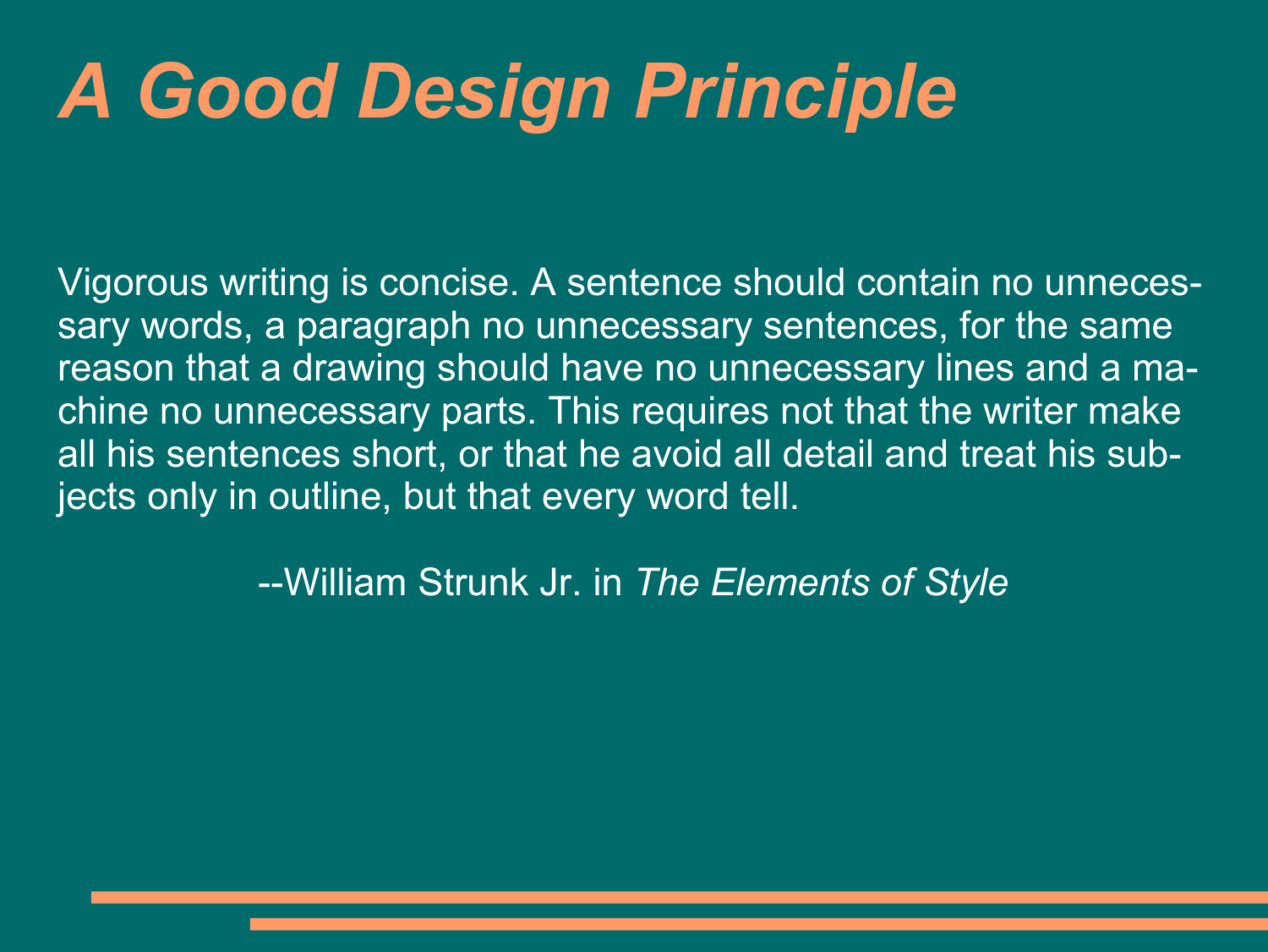# *Things that cause problems*

### • Application issues

- Implementation defects
- Functional subsets
- Functional supersets (extensions)

### • Standard issues

- Specification errors
- Undefined behaviors
- Implementation-defined behaviors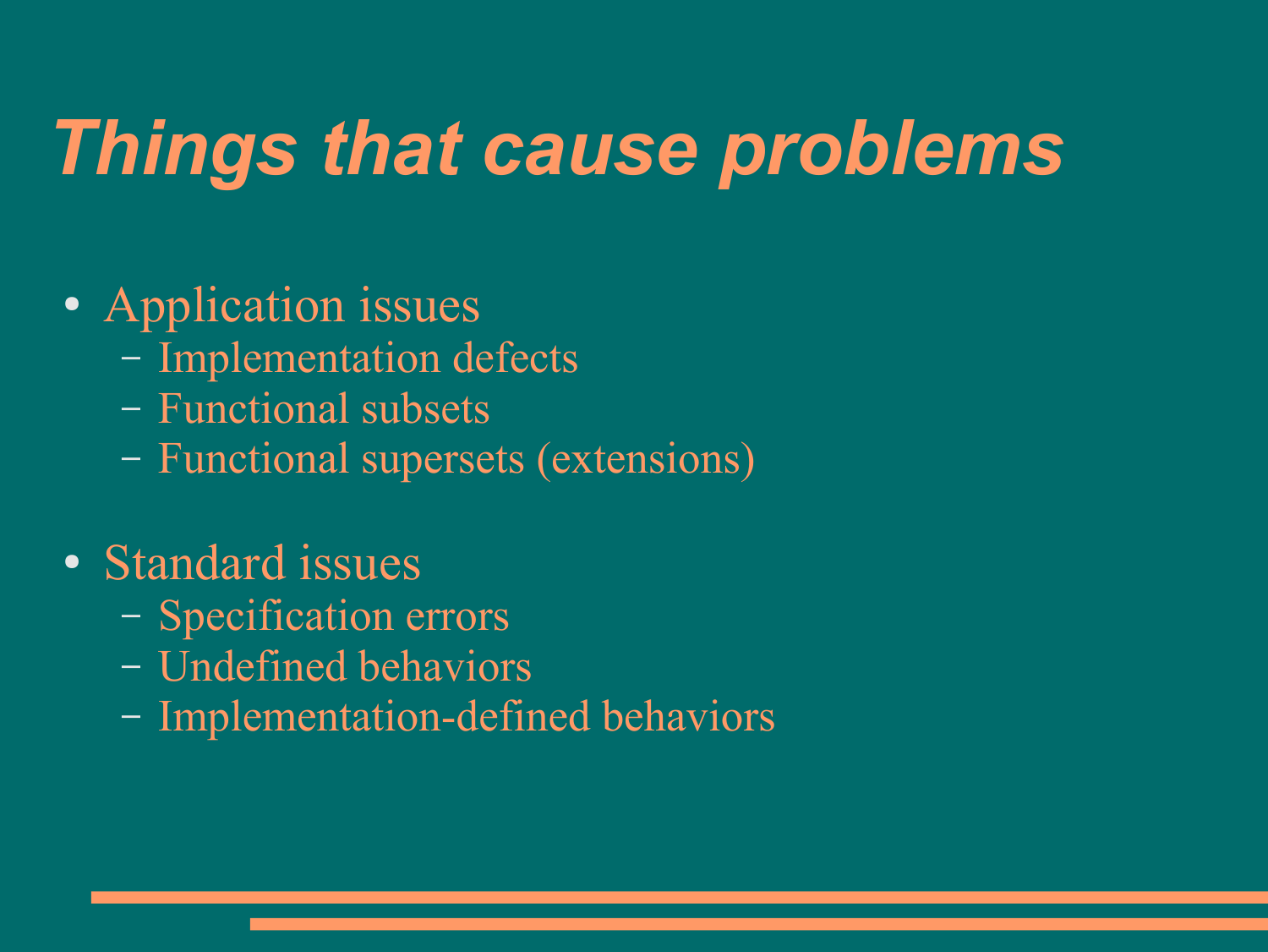## *The Conundrum*



### Google Docs & Spreadsheets

What is the effective overlap?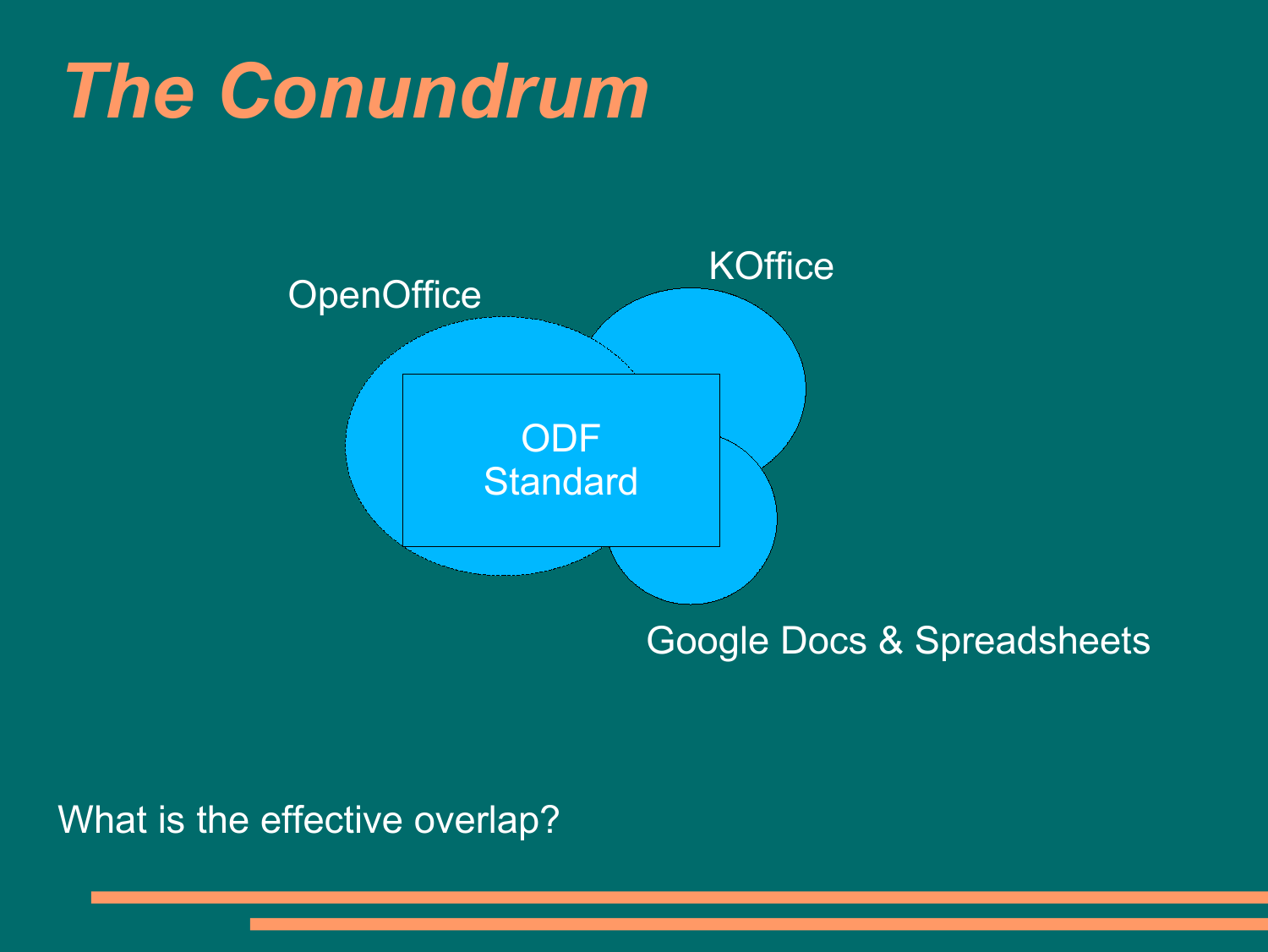# *Solution Patterns*

- Standards-development
	- Multi-vendor, multi-stakeholder participation
	- Expert review
	- Implementation concurrent with standards development
- Standards
	- Detailed conformance clauses
	- Deep schemas, allowing deep validation
	- Reference implementations
- Post-standardization activities
	- Translation of standard
	- Development of conformance assessment/certification
	- Multiple implementations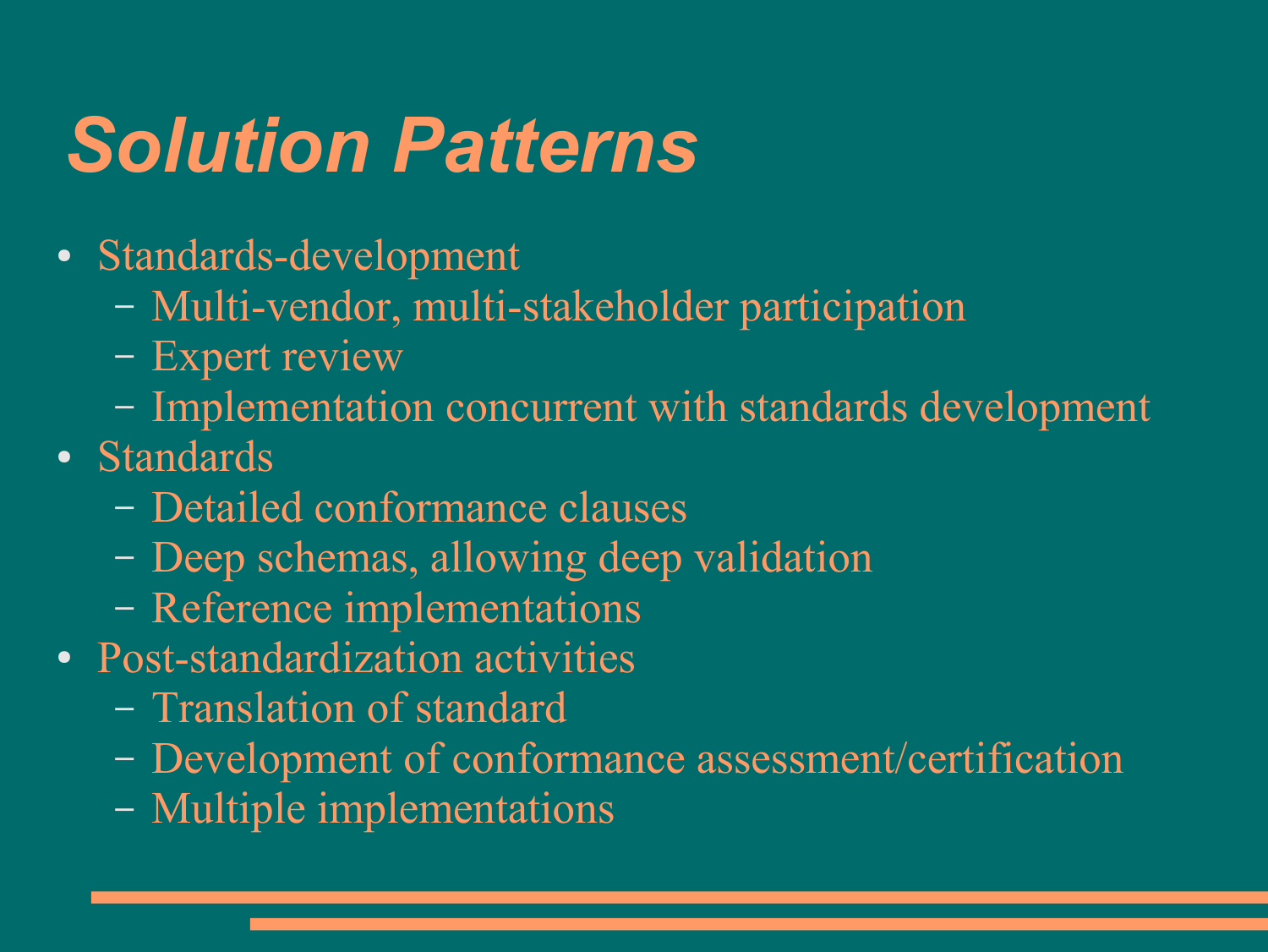# *A powerful pattern*

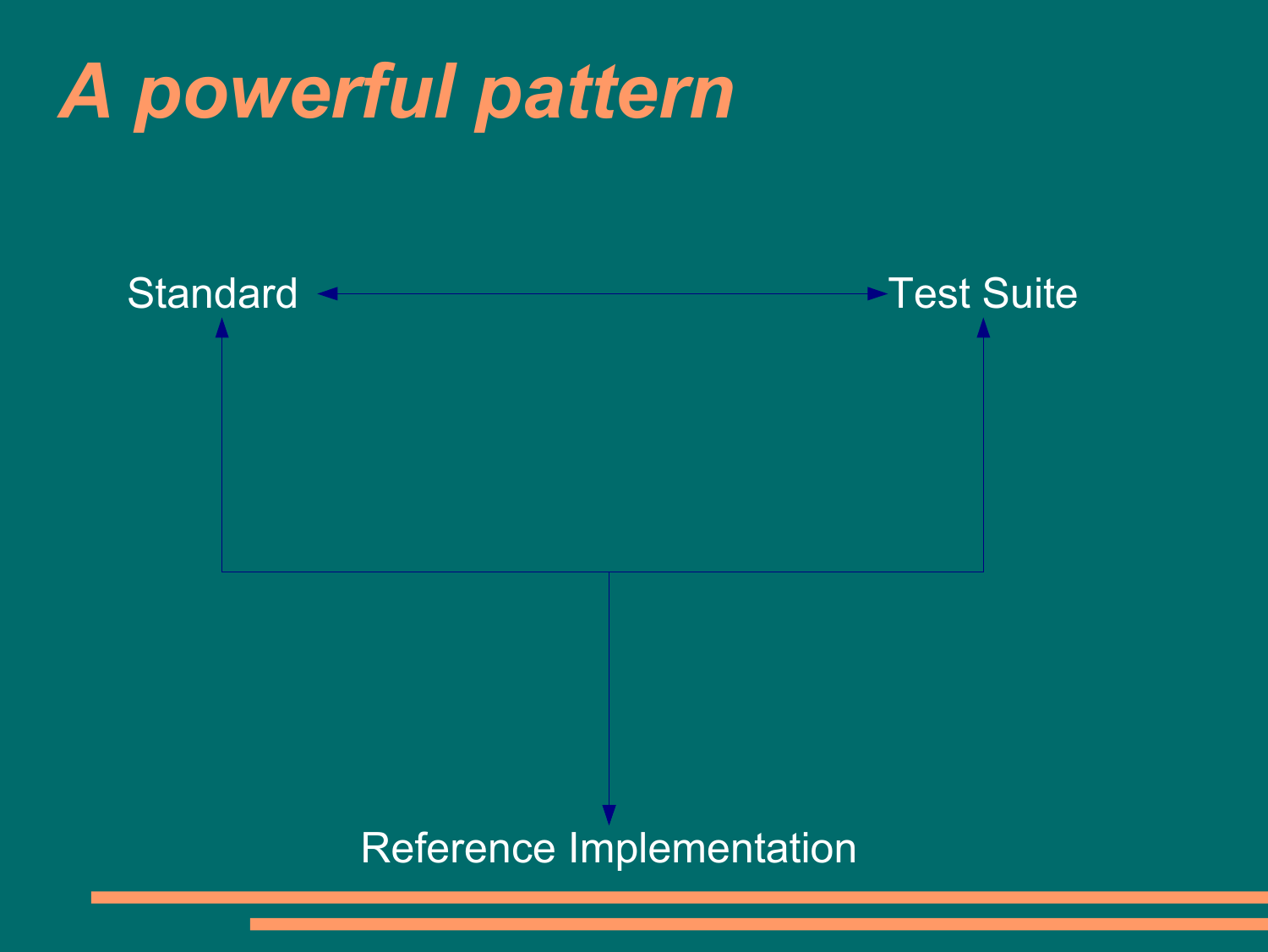# *A powerful pattern*

- The standard contains the definition of a conformant document
	- (but the standard may have errors or ambiguities)
- The test suite exercises and validates each feature of the standard
	- (but the test suite may have errors or omissions)
- The reference implementation is written to the standard, and tested with the test suite
	- (but the implementation may have errors or missing functionality)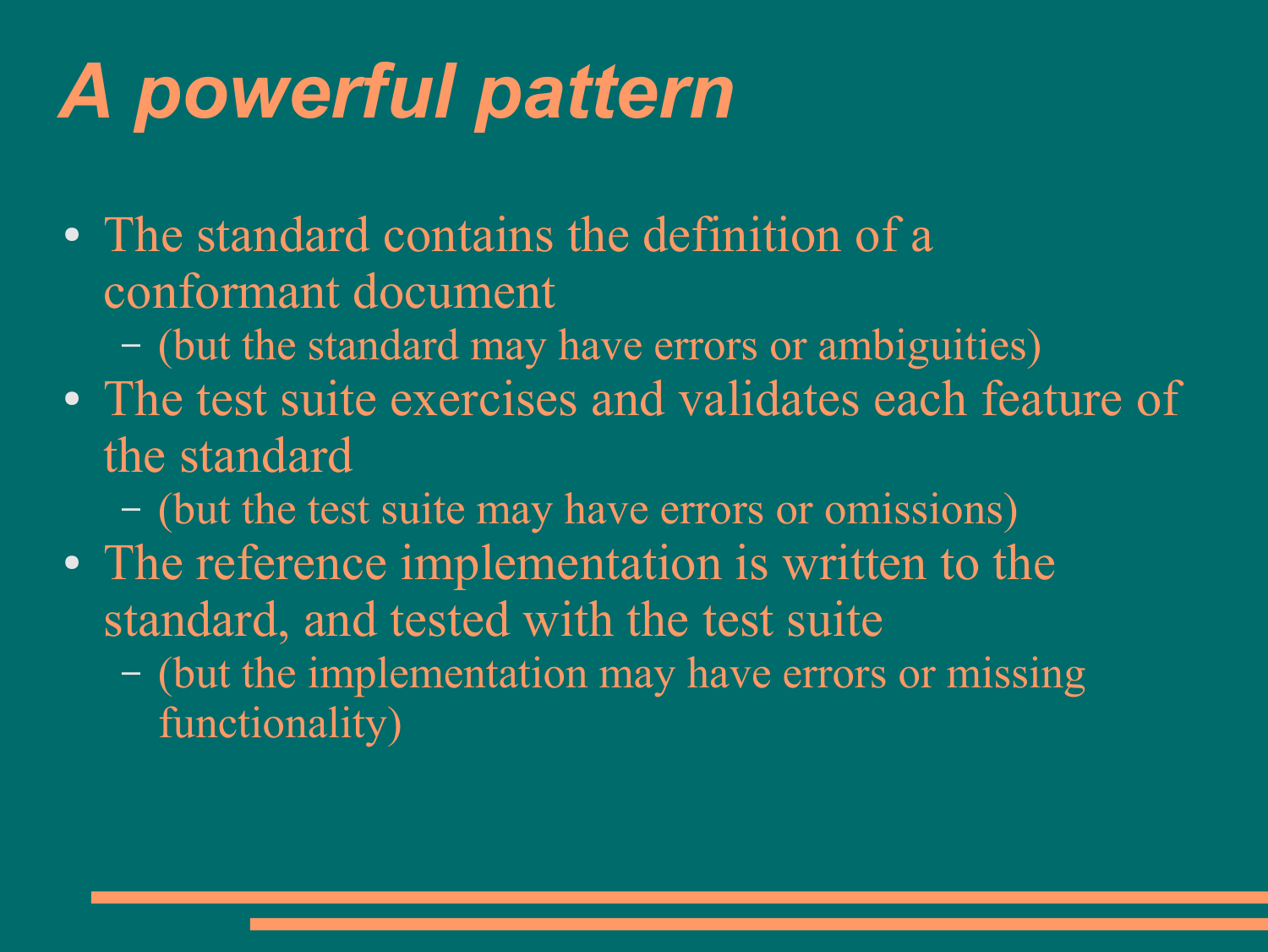# *Checks and Balances*

- A test case fails. What is the cause?
	- An error in the application?
	- Is it an error in the test suite?
	- An error in the standard?
- Identify the cause of the failure
- Fix
- Continue until you have a complete test suite and a reference implementation that passes all of the test cases.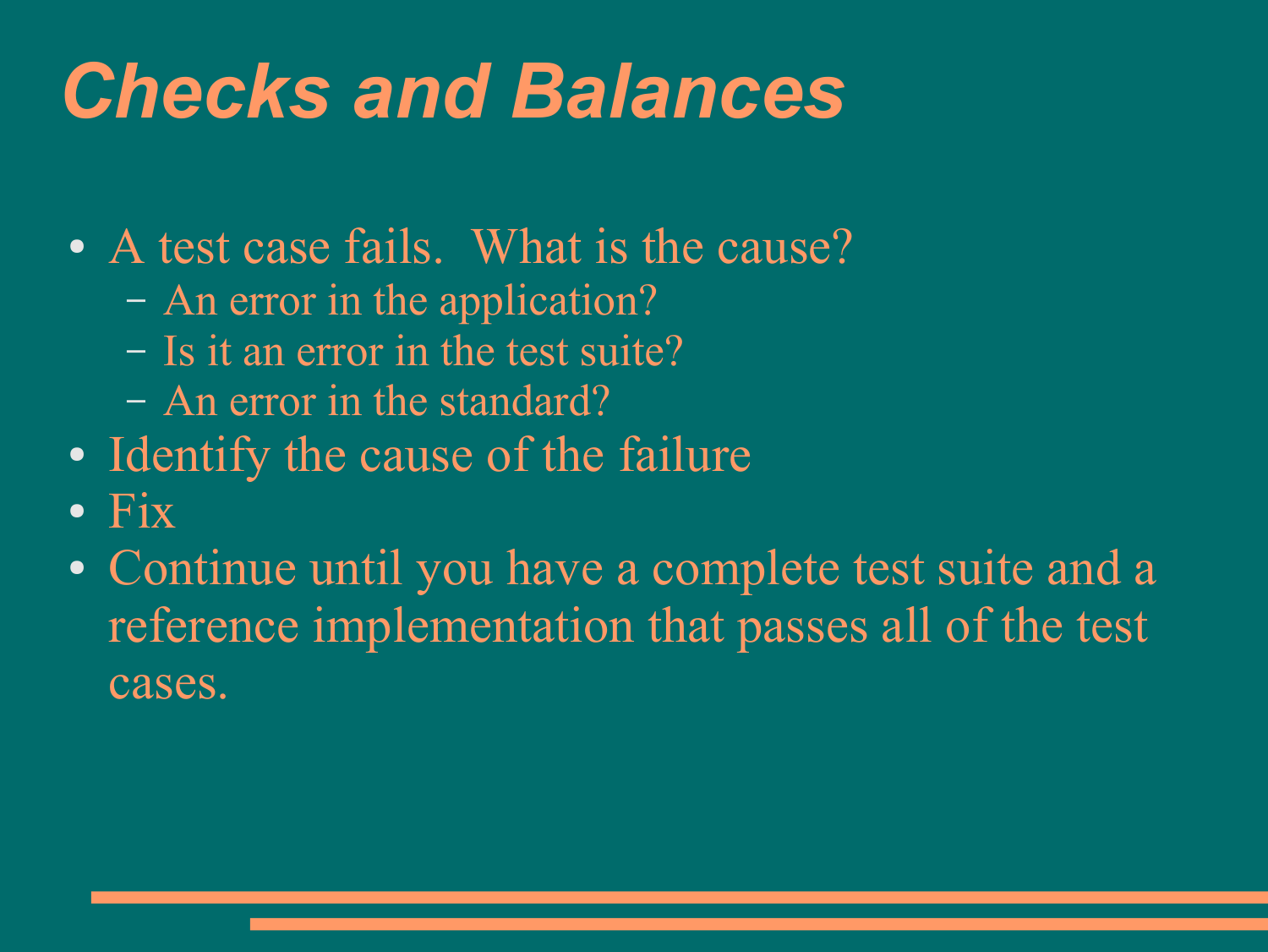# *A Reference Implementation*

- Should implement 100% of the standard, including all optional requirements.
- It should be the first one, or one of the first applications to implement any new feature in the standard.
- For any implementation-defined behaviors, it should document how it behaves.
- Although it may extend the standard, it should have a mode of operation where it is strictly conformant.
- Let's work to make OpenOffice.org be the full reference implementation for ODF!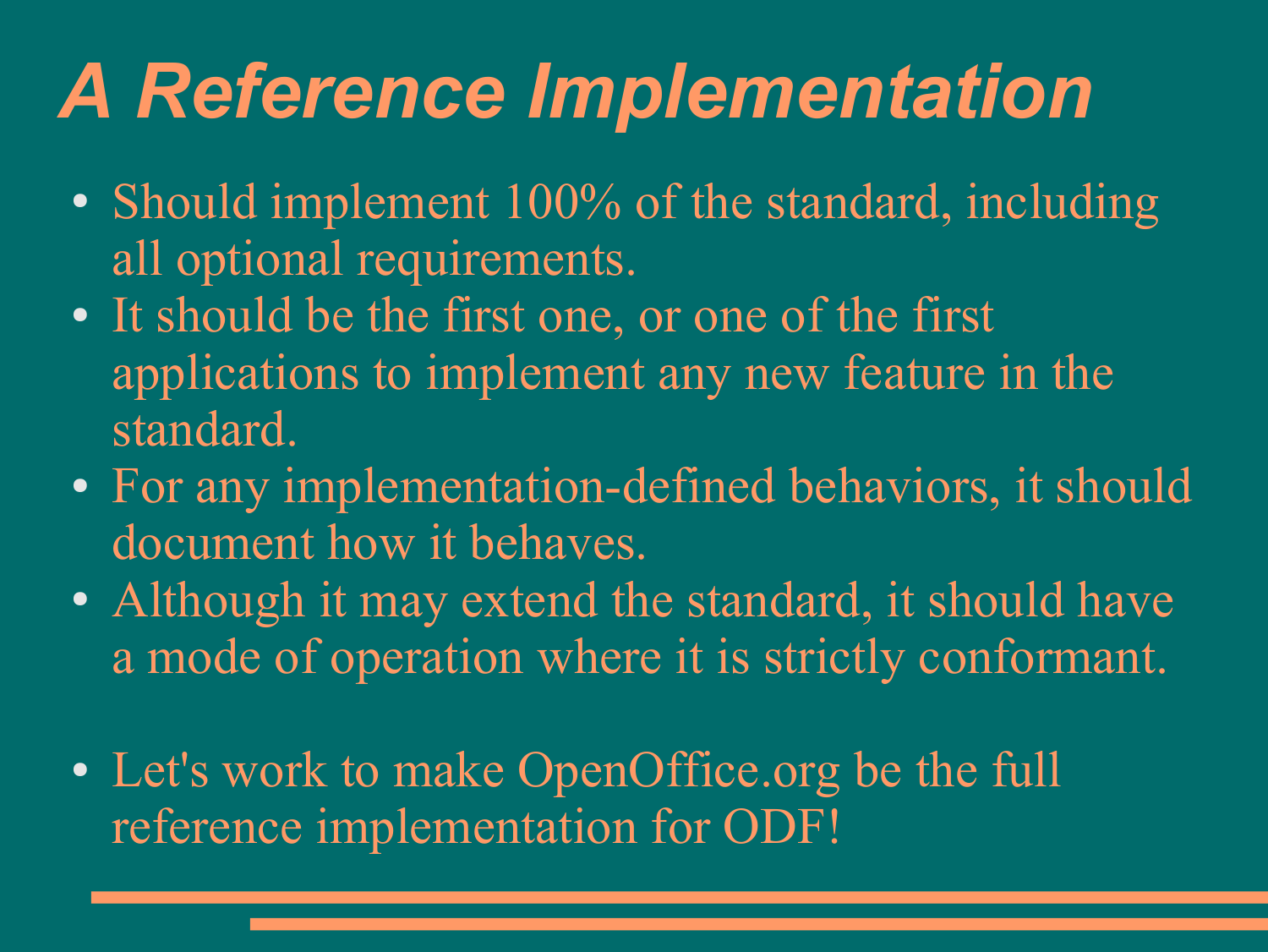# *A Test Suite: A rough estimate*

- $\bullet$  ~ 700 page ODF specification
- $\bullet$   $\sim$  5 testable statements per page
- $\bullet$   $\sim$  4 test cases per statement to test limits, positive and negative test cases, etc.

• So, on the order of 10,000 test cases, or 2 PY of effort.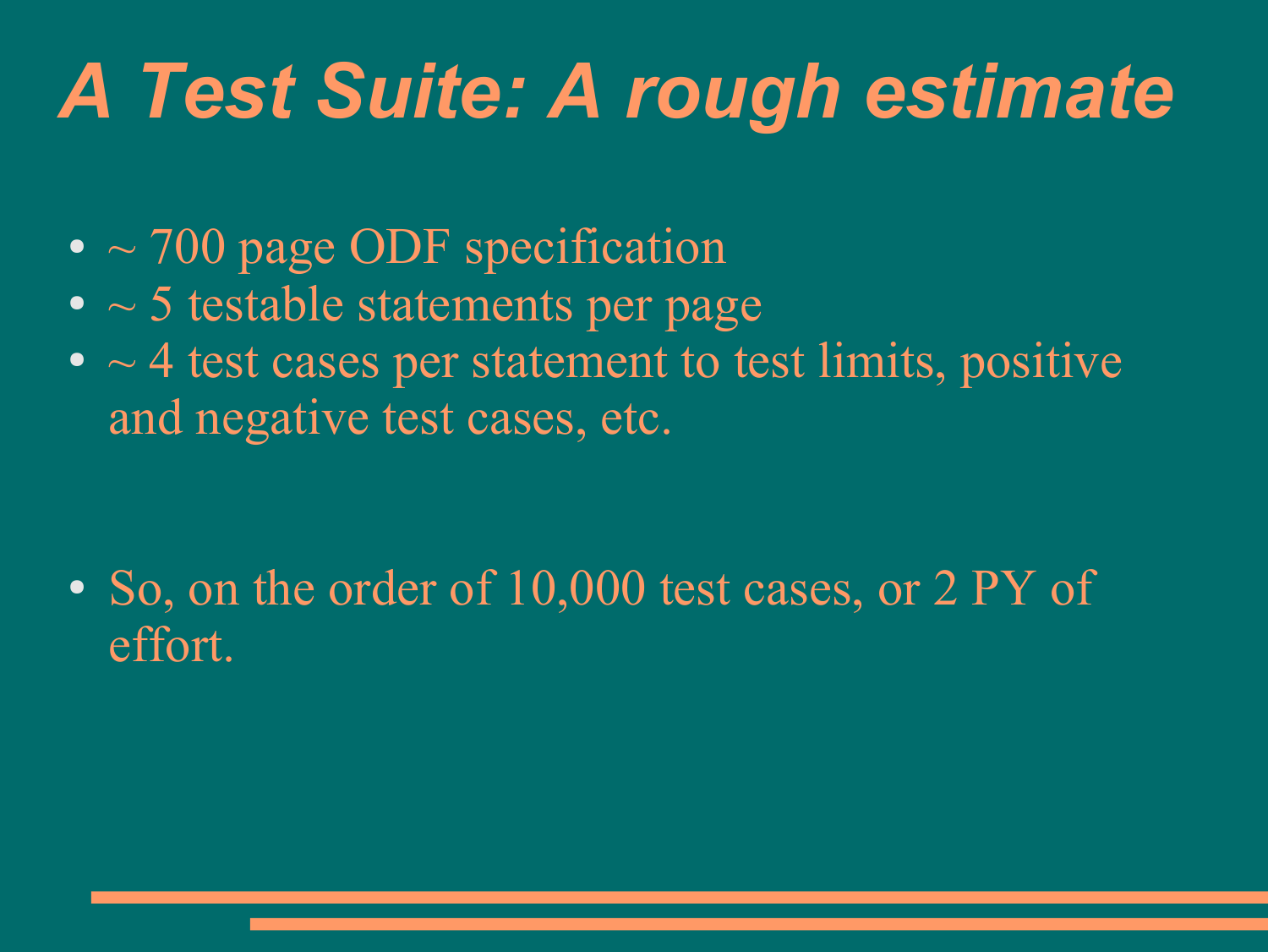## *That takes care of OpenOffce*

- But what about everyone else?
- Having a single ODF Reference Implementation, by itself, doesn't really solve the interoperability problem.
- But by having a good standard, a good test suite, and a good reference implementation, we allow other implementations to benefit as well.
- Think of it as a "public health" issue. We are only healthy if we ensure that others can be healthy as well, otherwise the system falls apart.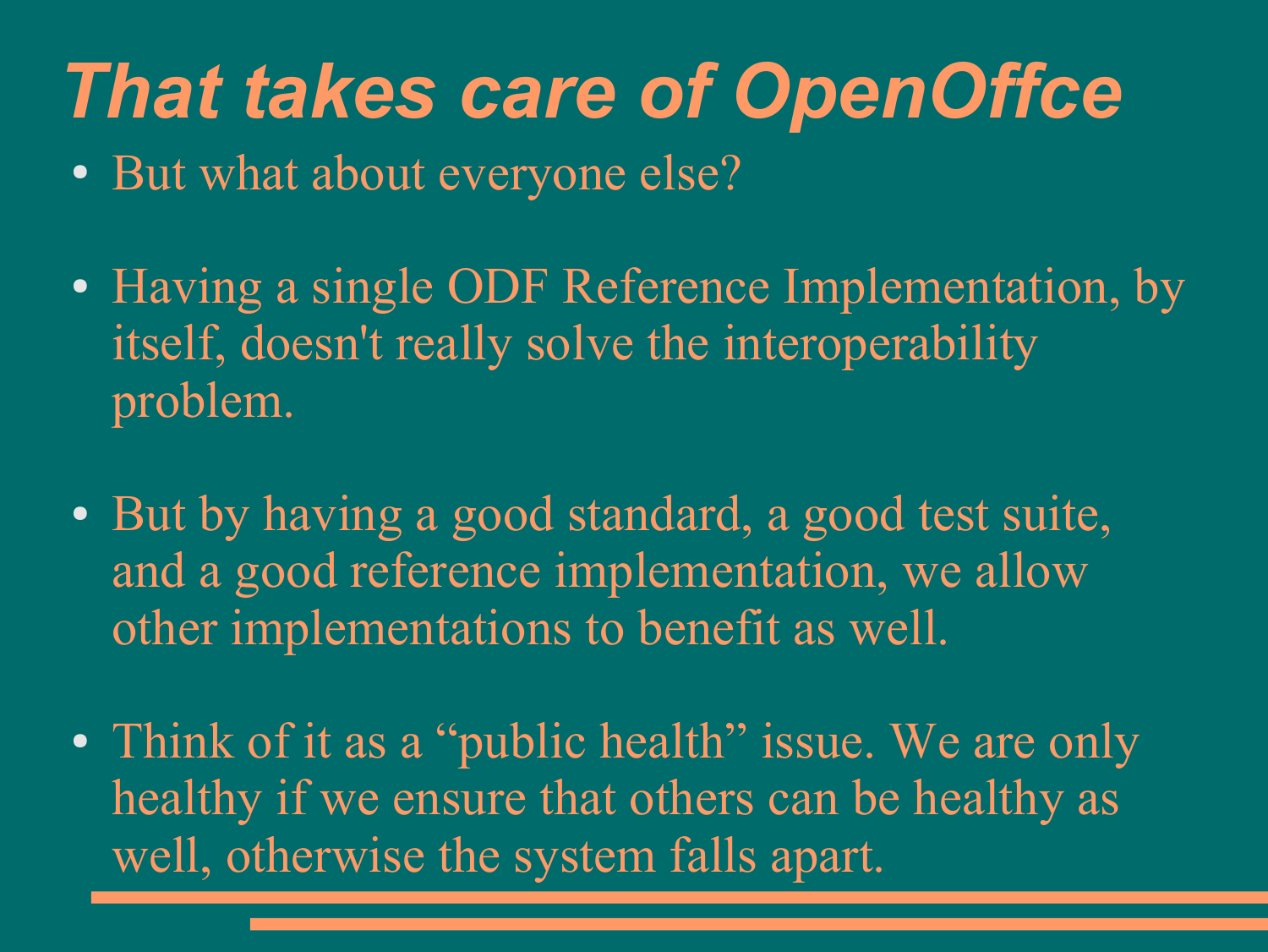# *This can help move us from...*

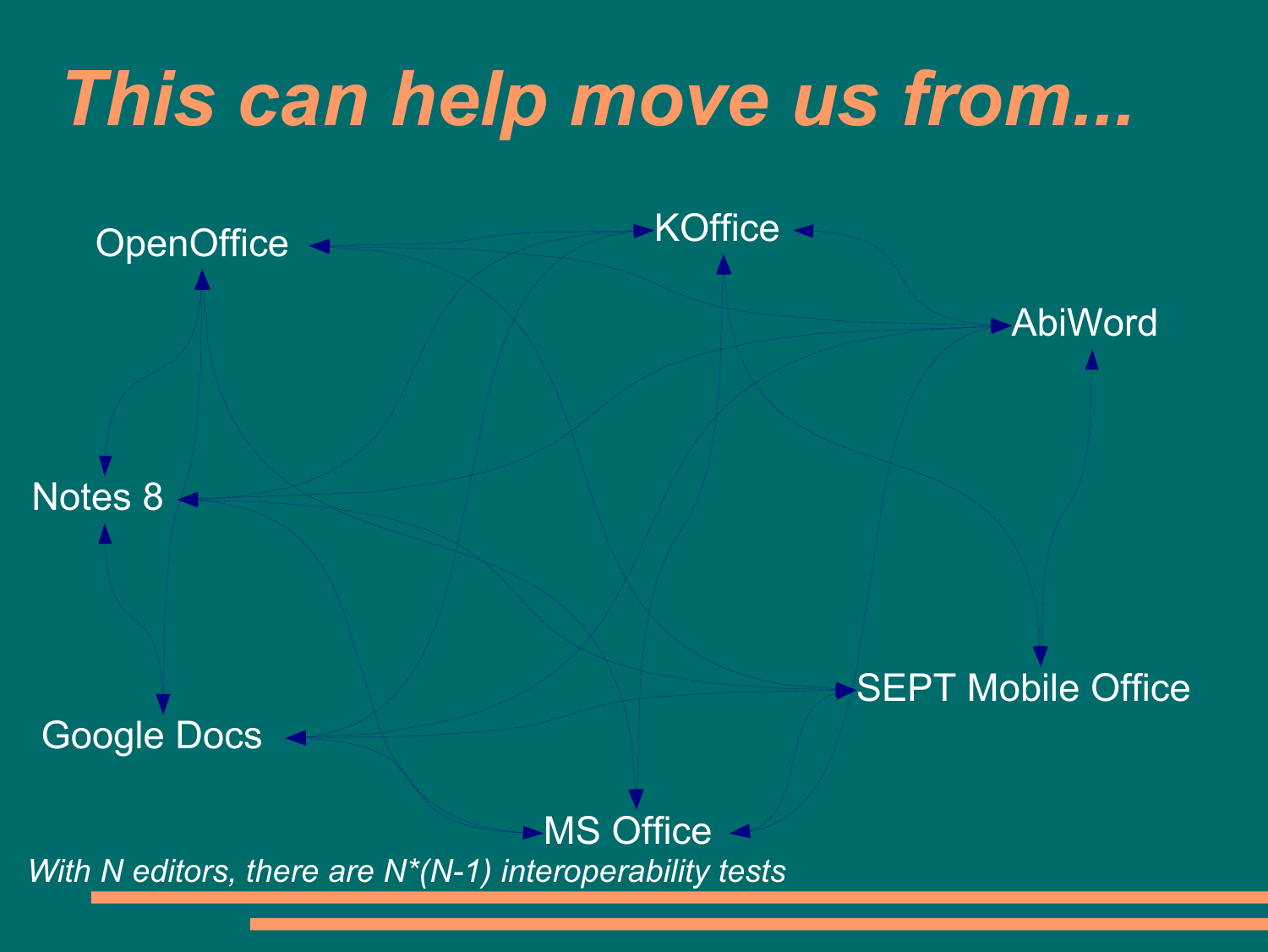## *...to this*



*With N editors, there are N interoperability tests*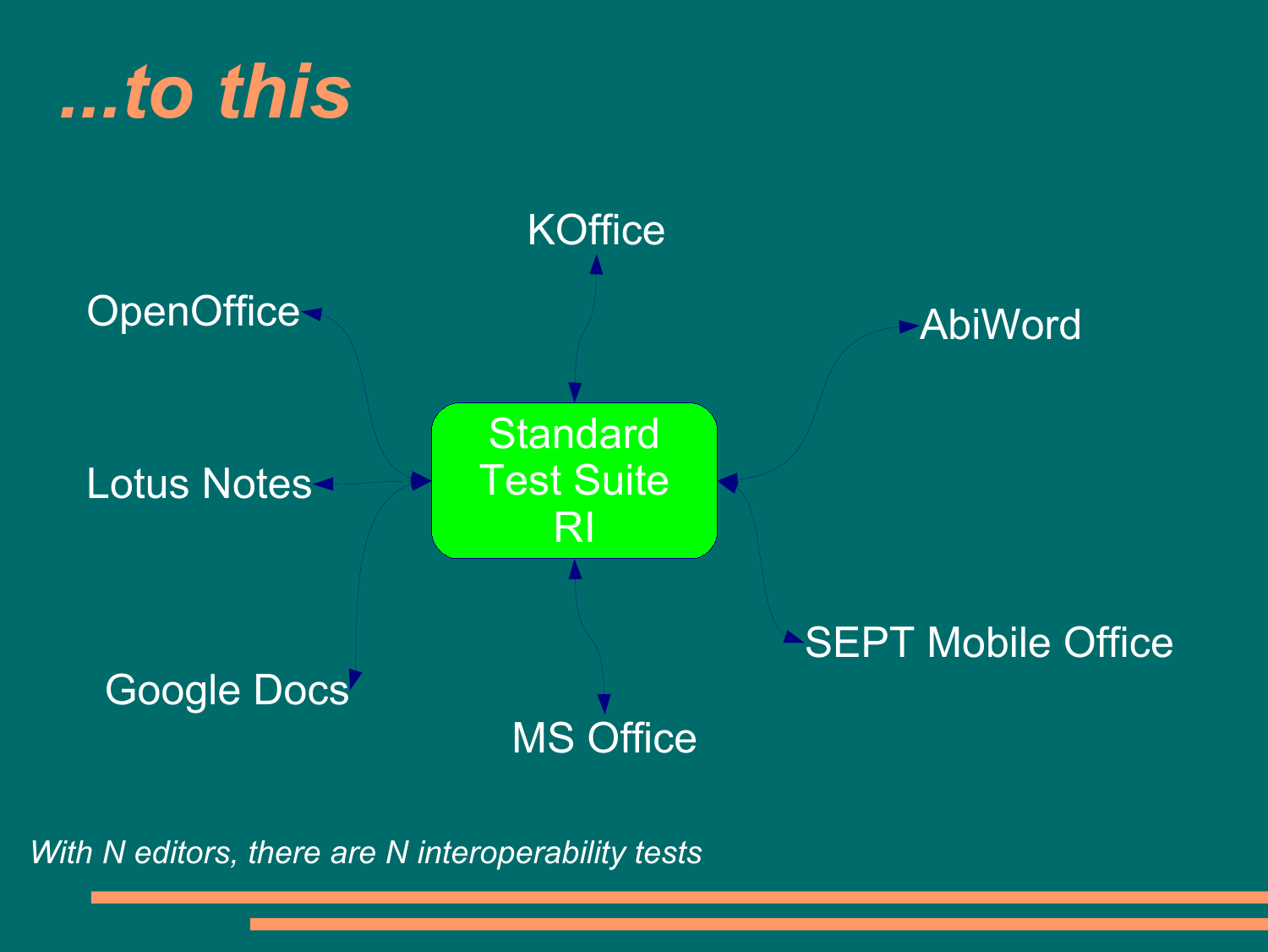# **Things that foster interoperability**

- In applications:
	- use of interoperable data formats
	- a strictly conforming mode of operation
	- guidance to the user on how to use the product in an interoperable way
	- inclusion of document templates and defaults that encourage interoperability
	- allowing validation of documents
- In data formats
	- clean separation of content, attributes, behavior and metadata
	- reuse of existing, established standards
	- thorough review
	- standardization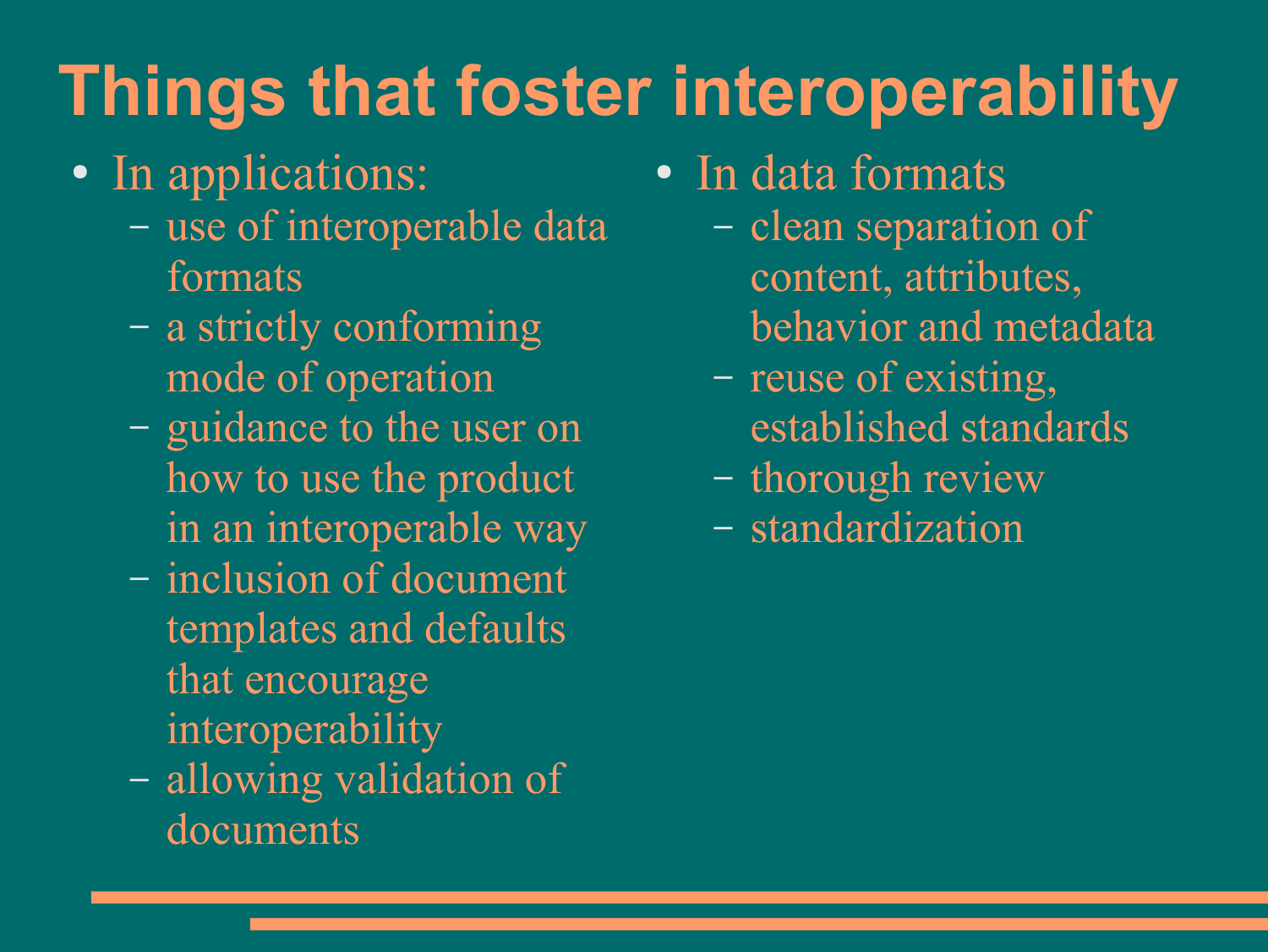# **Things that foster interoperability**

- In organizations:
	- adoption of a single standard document format
	- adoption of applications with proven conformance to that document standard
	- training of users on how to create interoperable documents
- In users:
	- capture information at the highest level possible
	- adding metadata
	- providing annotations for accessibility
	- using named styles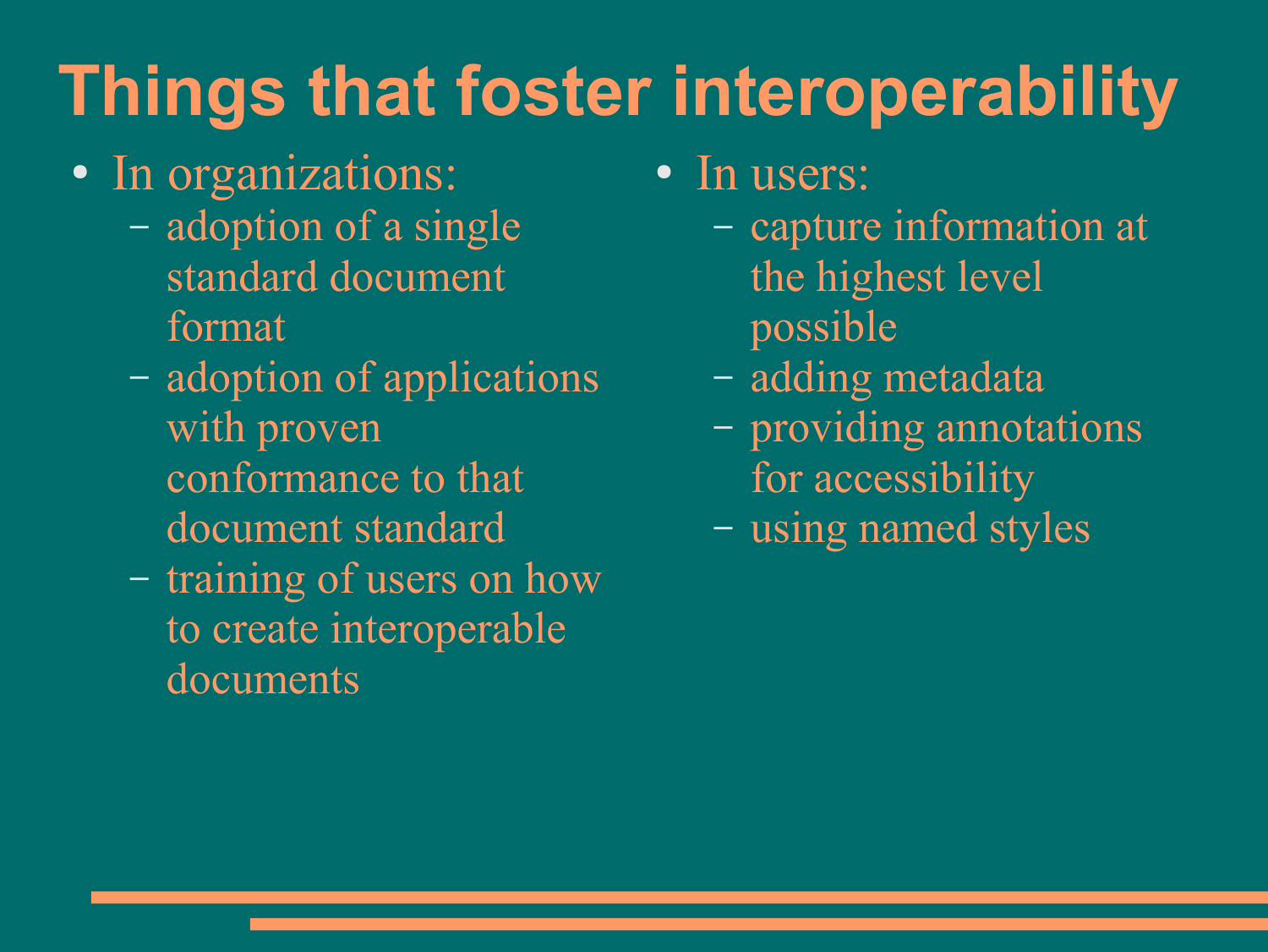# *Progress in Interoperability*

- Test Suites
- Validators
- Translators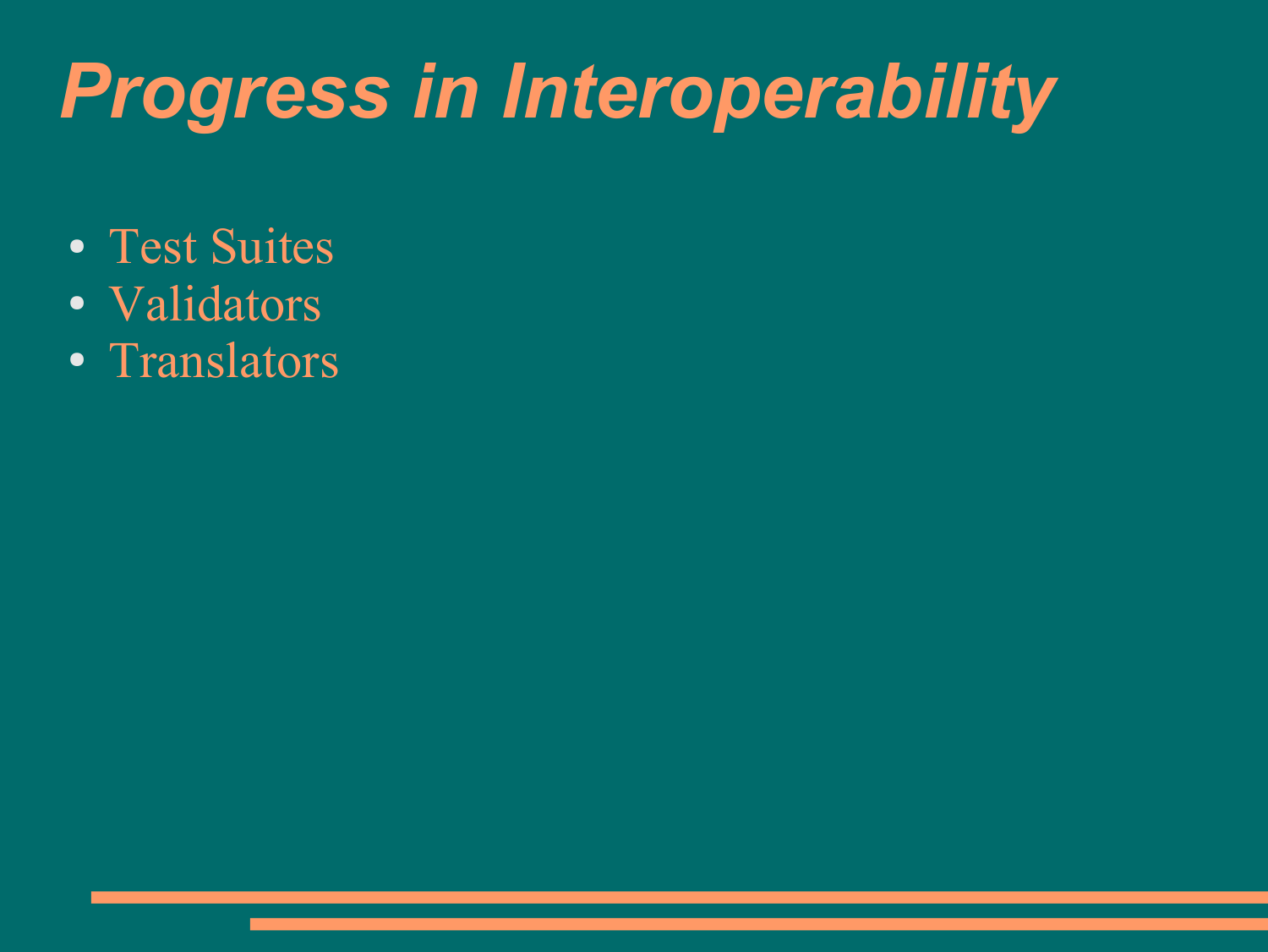## *ODF Test Suite*

| OpenDocument Fellowship<br><b>Developers Corner</b>                                                               |                                                                                                                                                                                                      |  |  |  |  |
|-------------------------------------------------------------------------------------------------------------------|------------------------------------------------------------------------------------------------------------------------------------------------------------------------------------------------------|--|--|--|--|
| Spec 1.1   Book   Test suite   Search   ODF Tools                                                                 |                                                                                                                                                                                                      |  |  |  |  |
| <b>Table of Contents</b>                                                                                          | <b>OpenDocument Sample Documents</b>                                                                                                                                                                 |  |  |  |  |
| • Home<br>□ General (4 + 29=33)<br>$\Box$ Document Structure (4)<br>$\Box$ MetaData (4)                           | We are working towards developing a comprehensive set of sample<br>documents for the OpenDocument specifications developed by the<br>Oasis consortium.                                               |  |  |  |  |
| - Predefined Metadata                                                                                             | Most documents has associated rendering samples created with:                                                                                                                                        |  |  |  |  |
| <b>User defined Metadata</b><br><b>Multiple Document</b><br><b>Contents</b>                                       | • OpenOffice<br>• KOffice on Linux                                                                                                                                                                   |  |  |  |  |
| SingleDocumentConter                                                                                              | The results are listed in the summary                                                                                                                                                                |  |  |  |  |
| $\boxplus$ Document types (0 + 6=6)<br>$\Box$ Document metadata (0 +<br>$2=2$<br>$\Box$ Application settings (0 + | The set of sample documents was developed at the Networking and<br>Mobile Computing Laboratory at the School of Electrical Engineering<br>and Computer Science of the University of Central Florida. |  |  |  |  |
| $(4=4)$<br>$\boxplus$ Scripts (0 + 1=1)                                                                           | Developed by: Yi Luo and Majid A. Khan under the supervision of<br>Lotzi Bölöni.                                                                                                                     |  |  |  |  |
| <b>⊞</b> Font declaration and styles<br>$(0 + 4=4)$                                                               | KOffice samples and automation contributed by Thomas Zander.                                                                                                                                         |  |  |  |  |
| $\Box$ Page Layout (0 + 6=6)<br>$\Box$ Change tracking (0 + 6=6)                                                  | The development was sponsored by Intel corporation and released<br>under the Creative Commons Attribution 2.5 License.                                                                               |  |  |  |  |
| <b>□ Formatting Properties (130)</b><br>$\boxplus$ Text Contents (13 + 22=35)                                     | Contact us at: opendocument-sample mailing list.                                                                                                                                                     |  |  |  |  |
| <b>□ Text Frames (2)</b><br>$\boxplus$ Drawing Content (33 +                                                      |                                                                                                                                                                                                      |  |  |  |  |
| $11=44$                                                                                                           |                                                                                                                                                                                                      |  |  |  |  |
| <b>□ Presentation Content (55 +</b>                                                                               |                                                                                                                                                                                                      |  |  |  |  |
| $5 = 60$                                                                                                          |                                                                                                                                                                                                      |  |  |  |  |
| <b>□ Spreadsheet Content</b><br>$\Box$ Chart content (0 + 30=30)                                                  |                                                                                                                                                                                                      |  |  |  |  |
| <b>□ Images Content</b>                                                                                           |                                                                                                                                                                                                      |  |  |  |  |
| $\Box$ International                                                                                              |                                                                                                                                                                                                      |  |  |  |  |

### http://develop.opendocumentfellowship.org/testsuite

/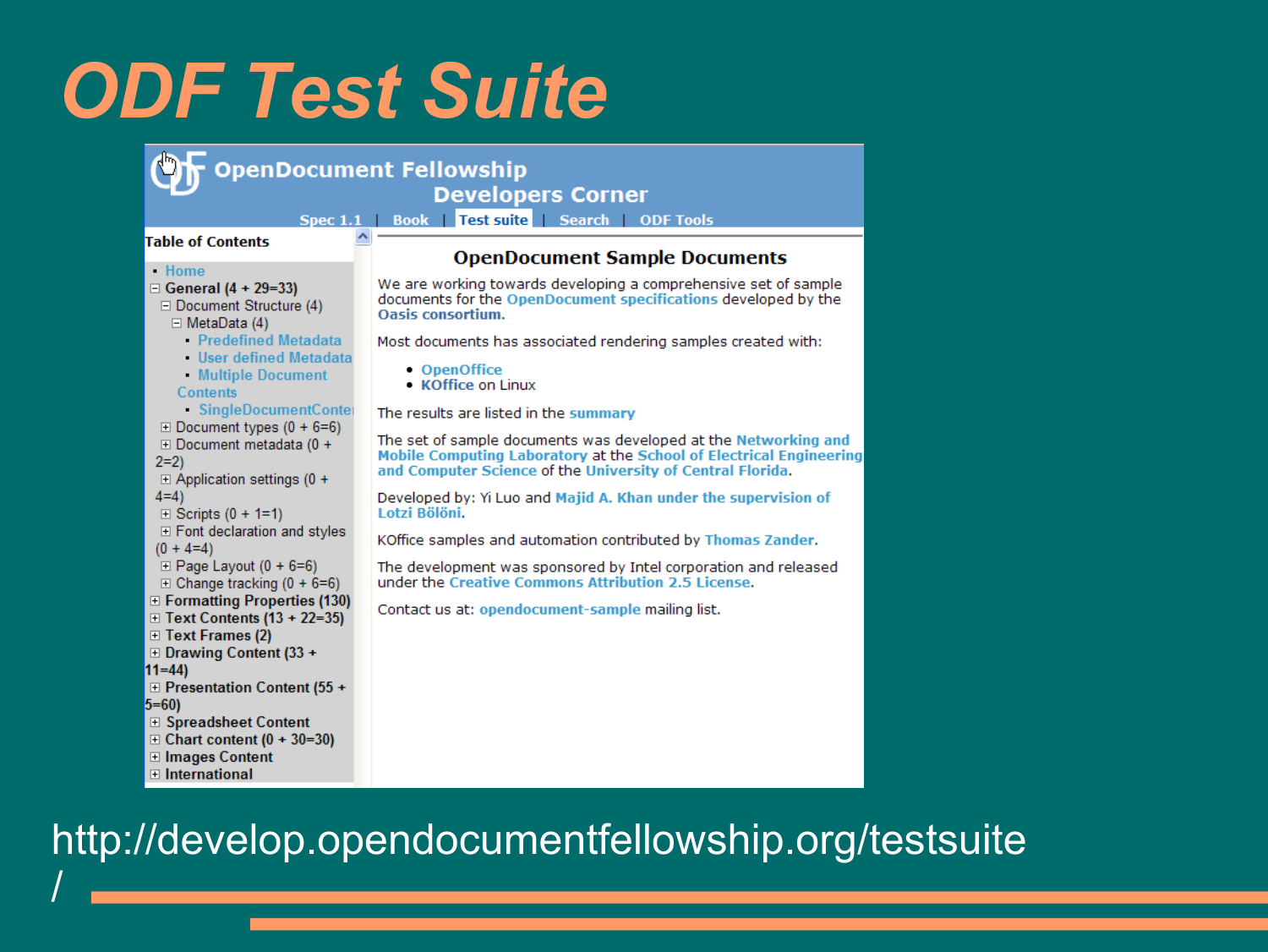# *ODF Validator*

### **ODF Validator - OpenDocument Validation Service**

This is the Fellowship's ODF Validation Service, a free service that checks OpenDocument files for conformance with the ODF specification.

|  | т п |  |
|--|-----|--|
|  |     |  |

| Browse | validate |
|--------|----------|

#### Privacy

We take your privacy seriously. Neither the Fellowship nor Cyclone3 will ever sell or distribute any document you upload. Uploaded documents are not used for any purpose other than validation. All documents are destroyed as soon as validation is complete.

#### Guidance

**ERROR:** Document not conform with the ODF specification.

**WARNING:** Not a violation of the specification but may indicate problems.

For example: If the file does not contain a mimetype the validator will produce a warning since a mimetype is a SHOULD in the ODF specification. But an undefined mimetype is an error as it violates the ODF spec.

#### **Acknowledgements**

ODF validator written by Alex Hudson as part of the Fellowship's ODF Tools project. Web service provided by Cyclone3 and maintained by Roman Fordinal. Learn more about Cyclone3 ODFvalidator

### http://opendocumentfellowship.org/validato

r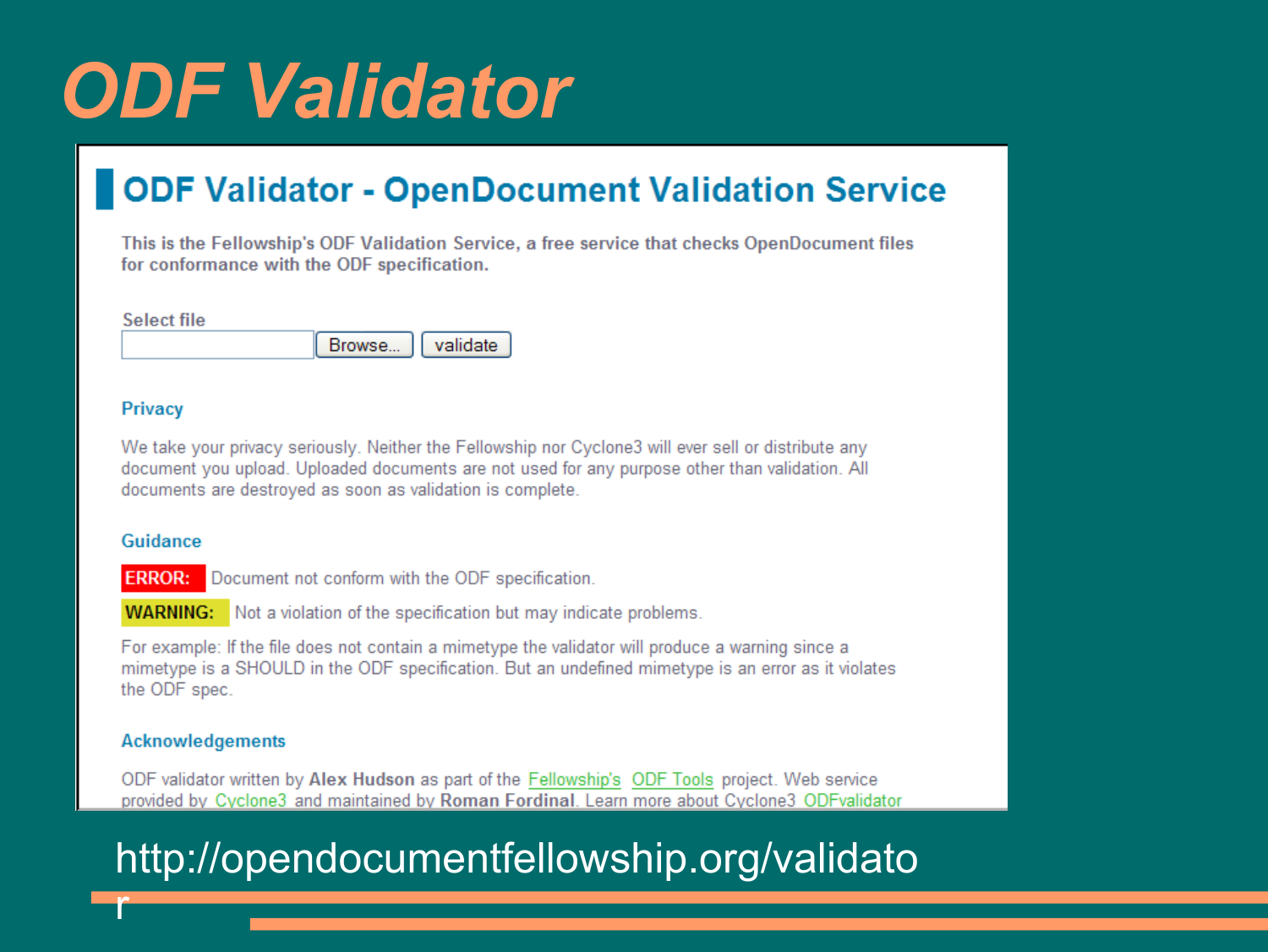# *ODF Add-in for Word*

### **ODF Add-in for Microsoft Word**

| About                                                  | Documentation                                                                                                                                                                                                                                                                                                                                                                             | Known Issues | Community | Snapshots | Download | Blog |  |
|--------------------------------------------------------|-------------------------------------------------------------------------------------------------------------------------------------------------------------------------------------------------------------------------------------------------------------------------------------------------------------------------------------------------------------------------------------------|--------------|-----------|-----------|----------|------|--|
| • Overview<br>• Contributors<br><b>Licensing model</b> |                                                                                                                                                                                                                                                                                                                                                                                           |              |           |           |          |      |  |
| Overview                                               |                                                                                                                                                                                                                                                                                                                                                                                           |              |           |           |          |      |  |
|                                                        |                                                                                                                                                                                                                                                                                                                                                                                           |              |           |           |          |      |  |
|                                                        | The goal for this project is to provide an Add-in to Microsoft Word XP/2003/2007 to allow opening and<br>saving OpenDocument format (ODF) files.                                                                                                                                                                                                                                          |              |           |           |          |      |  |
|                                                        | The converter is based on XSL transformations between two XML formats, along with some pre- and<br>post-processing to manage the packaging (zip / unzip), schema incompatibility processings and the<br>integration into Microsoft Word. We chose to use an Open Source development model that allows<br>developers from all around the world to participate & contribute to the project. |              |           |           |          |      |  |

### http://odf-converter.sourceforge.net/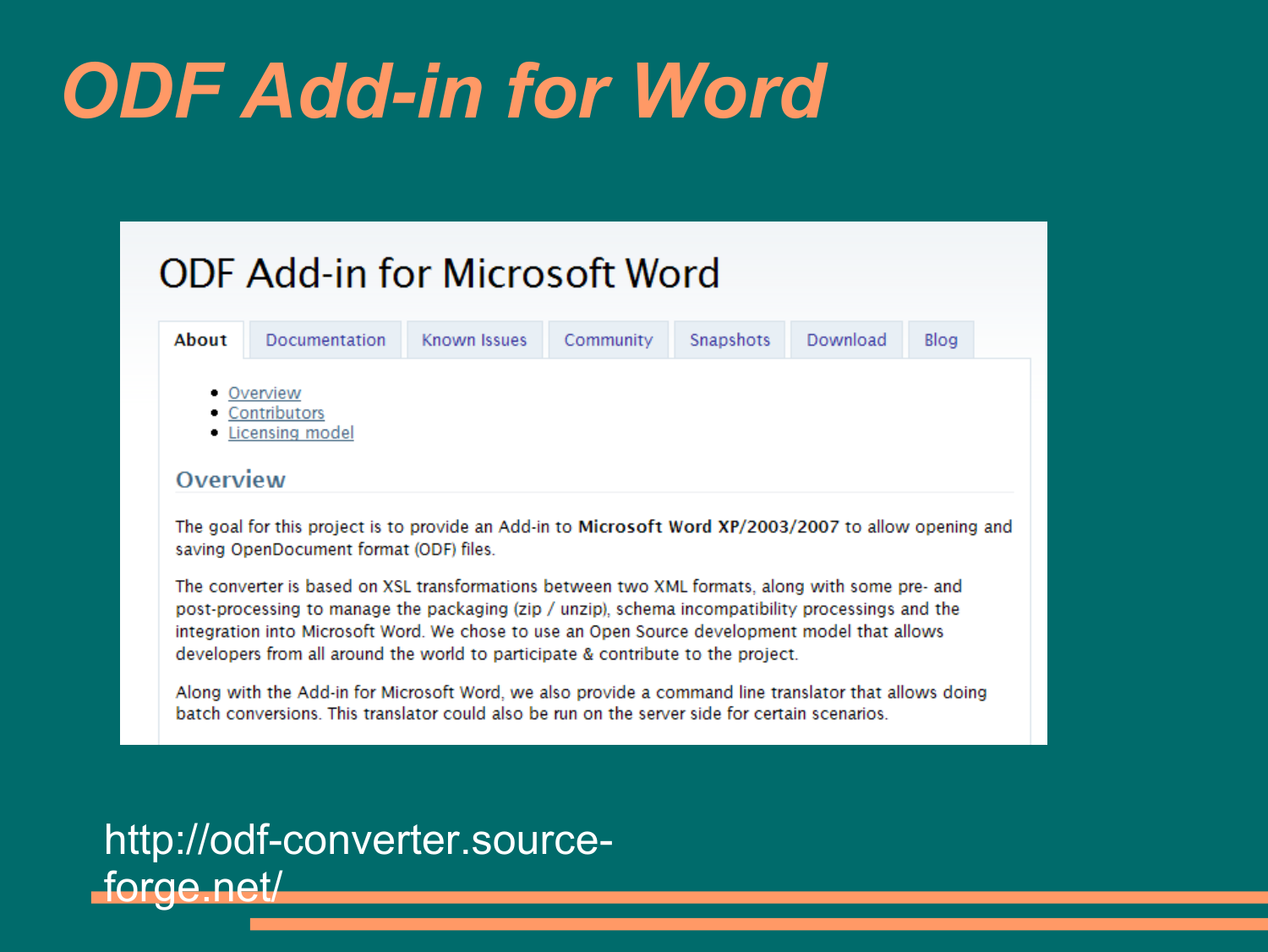# *ODF Plug-in for MS Office*

#### **Sun Microsystems Announces OpenDocument Format (ODF) Plug-in Application for Microsoft Office**

Users of accessibility devices now fully able to participate in organizations switching to ODF

MENLO PARK, Calif. February 7, 2007 Sun Microsystems, Inc. (NASDAQ: SUNW), the largest code contributor to free and open source communities, today announced the upcoming availability of the StarOffice 8 Conversion Technology Preview plug-in application for Microsoft Office 2003. The early access version of the OpenDocument Format (ODF) plug-in, available as a free download, will allow seamless two-way conversion of Microsoft Office documents to ODF.

"Organizations can now consider switching to ISO/IEC 26300 OpenDocument Format while protecting employees needing assistive devices only supported by legacy Microsoft software." said Rich Green, executive vice president, Software at Sun Microsystems. "ODF is important because it ensures documents will still be readable long into the future while allowing a wide choice of proprietary and open source software choices to work with the documents."

The StarOffice 8 Conversion Technology Preview is primarily based on the OpenOffice.org platform, the open-source office productivity suite developed by the OpenOffice.org community including the founder and main contributor Sun Microsystems. Sun offers distributions and configurations of and support for OpenOffice.org under the StarOffice brand. The initial plug-in application will support the conversion of text documents (.doc/.odt) only, but full support of spreadsheet and presentation documents is expected in April. The conversion is absolutely transparent to the user and the additional memory footprint is minimal.

/

号 Print-friendly Page

**Press Contacts** Sun Microsystems, Inc. **Terri Molini** (408) 404-4976 terri.molini@sun.com



### http://www.sun.com/software/star/openoffice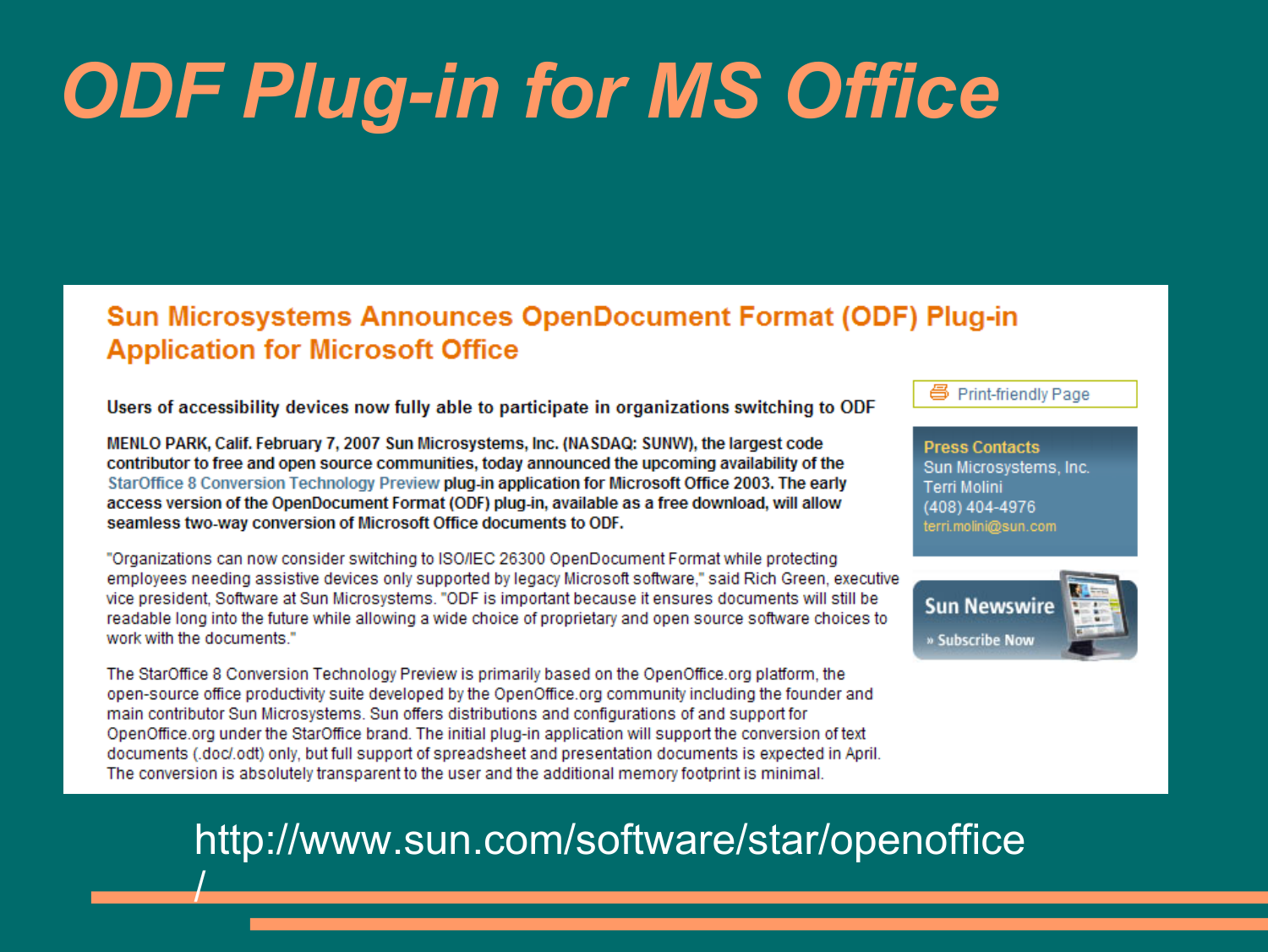# *ODF Interoperability Camp*

#### Thursday 20th - ODF Camp

#### **Timetable**

#### **Location: Same as OOoCon**

|                         |                 | <b>ODF Development Workshop</b>                                                                                   |
|-------------------------|-----------------|-------------------------------------------------------------------------------------------------------------------|
|                         | $09:00 - 09:15$ | Introductory Statement                                                                                            |
|                         | $09:15 - 09:45$ | Keynote: Peter Vandenabeele<br>ODF plug-ins and other solutions to implement the Belgian open standards directive |
|                         | $09:45 - 10:00$ | How does the ODF Boot Camp Work?                                                                                  |
|                         | $10:00 - 10:45$ | Session 1: Review of documents                                                                                    |
|                         |                 | Break                                                                                                             |
|                         | 11:15-13:45     | Session 2 : Review and analysis of documents                                                                      |
|                         |                 | Lunch Break                                                                                                       |
| $\overline{\mathbf{r}}$ | 15:00-16:45     | Session 3 : Coding                                                                                                |
|                         |                 | Break                                                                                                             |
|                         | 17:00-18:30     | Session 4 : Coding, solutions                                                                                     |
|                         | 18:40-19:00     | Wrap up and next steps                                                                                            |